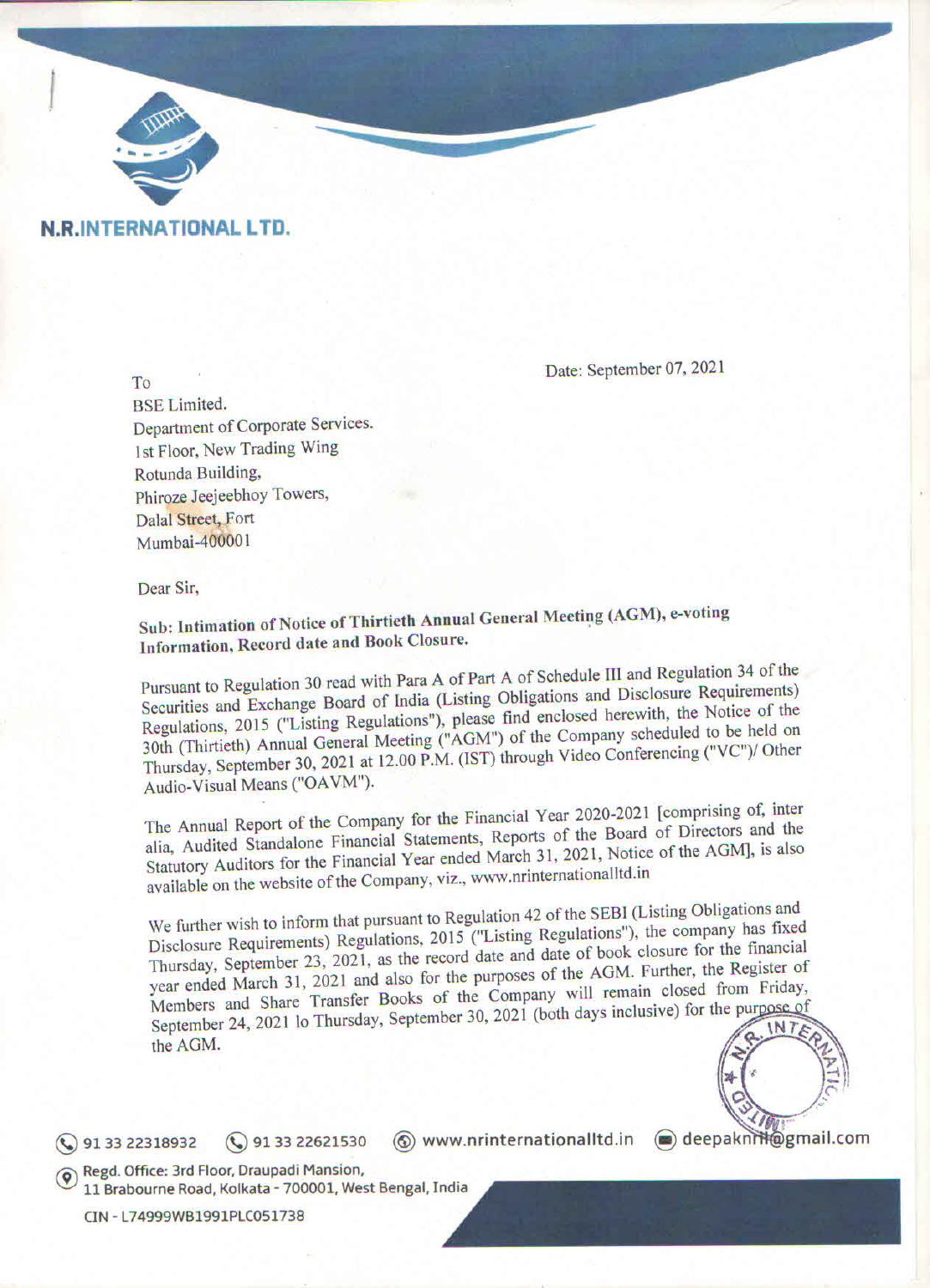Further, in terms of Section 108 of the Companies Act, 2013 and Rule 20 of the Companies (Management & Administration) Rules, 2014. The remote e-voting period commences on Monday, September 27, 2021 (at 9.00 a.m. IST) and ends on Wednesday, September 29, 2021(at 5.00 p.m. IST). During this period, the Shareholders of the Company, holding-shares either in physical form or in dematerialized form, as on the cutoff date for the purpose of  $E$ voting may cast their votes by remote e-voting.

This is for your information and dissemination.

Thanking you, For N R International Limited

Jachda INT 26 Ms. Divya Sachdev

Company Secretary & Compliance Officer

#### CC to:

1. Central Depository Services (India) Limited Marathon Futurex, A-Wing, 25th floor, NM Joshi Marg, Lower Pare), Mumbai 400013

2. National Securities Depository Limited Trade World, A wing, 4th Floor, Kamala Mills Compound, Lower Parel, Mumbai-400013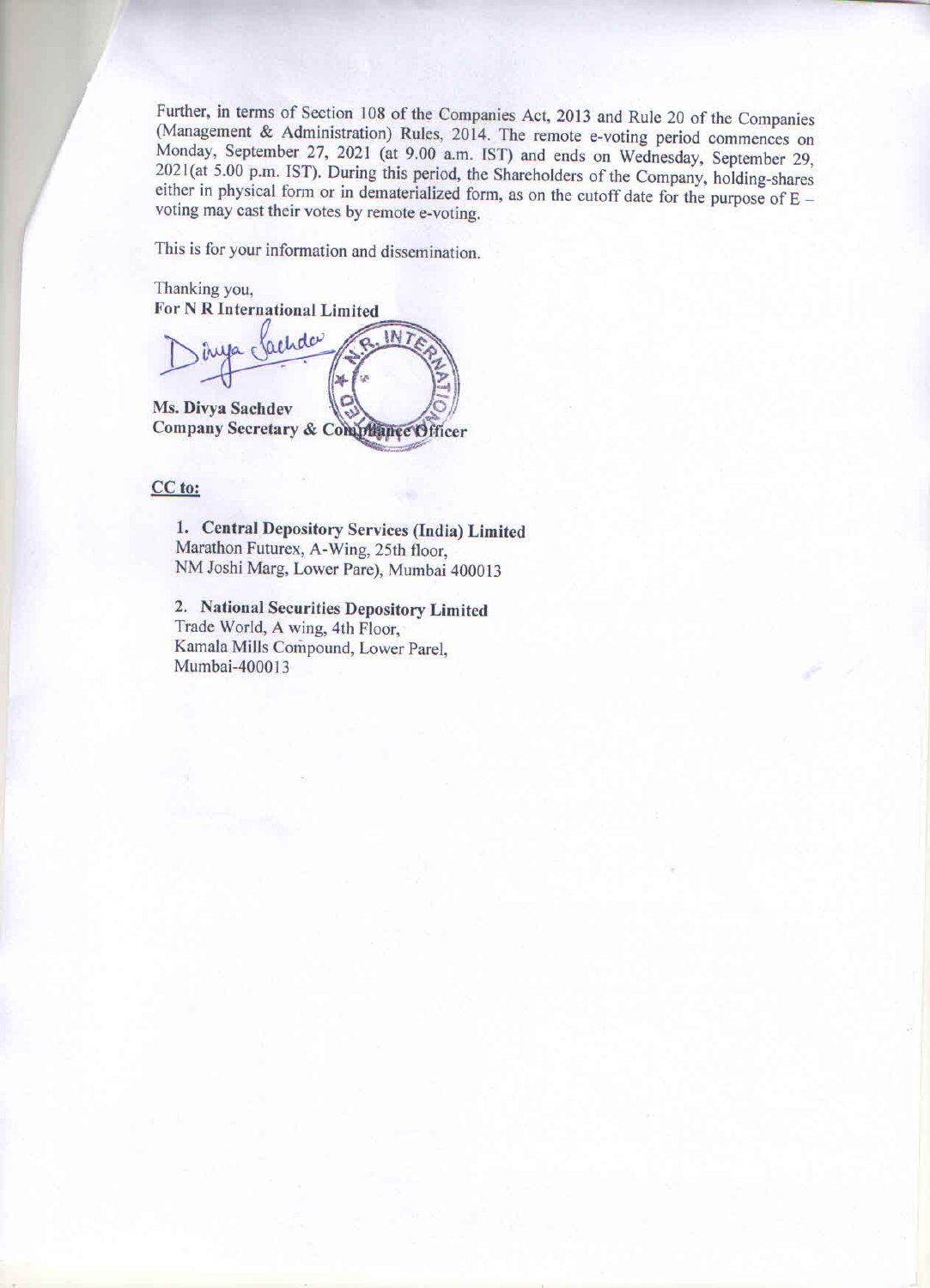Registered Office: Draupadi Mansion, 3rd Floor, 11, Brabourne Road, Kolkata - 700 001 Phone: 033-22318932/ 033- 22621530, Email ID: info@nrinternationalltd.in Website: www.nrinternationalltd.in CIN: L74999WB1991PLC051738

 $\mathcal{L}_\mathcal{L} = \{ \mathcal{L}_\mathcal{L} = \{ \mathcal{L}_\mathcal{L} = \{ \mathcal{L}_\mathcal{L} = \{ \mathcal{L}_\mathcal{L} = \{ \mathcal{L}_\mathcal{L} = \{ \mathcal{L}_\mathcal{L} = \{ \mathcal{L}_\mathcal{L} = \{ \mathcal{L}_\mathcal{L} = \{ \mathcal{L}_\mathcal{L} = \{ \mathcal{L}_\mathcal{L} = \{ \mathcal{L}_\mathcal{L} = \{ \mathcal{L}_\mathcal{L} = \{ \mathcal{L}_\mathcal{L} = \{ \mathcal{L}_\mathcal{$ 

#### To

#### The Shareholders,

NOTICE is hereby given that 30<sup>th</sup> Annual General Meeting of the shareholders of  $M/s$  N. R. INTERNATIONAL LIMITED will be held on Thursday, 30<sup>th</sup> day of September, 2021 at 12:00 P. M. through Video Conferencing ('VC')/Other Audio Visual Means ('OAVM') facility to transact the following business;

#### **Ordinary Business**

- 1. To receive, consider and adopt the Audited Financial Statements of the Company for the financial year ended March 31, 2021 together with Auditors' and Directors' Reports thereon for the year ended on that date.
- 2. To appoint a Director in place of Mrs. Sangeeta Nirmal Modi (holding DIN 01963973), who retires by rotation at the ensuing Annual General Meeting, and being eligible, offer herself for re-appointment.
- 3. Appointment of Statutory Auditors (Ordinary Resolution)

To ratify the appointment of Auditors of the Company and to fix their remuneration and to pass the following resolution as an ordinary resolution:

"RESOLVED that pursuant to the provisions of Section 139, 141, and 142 and all other applicable provisions, if any, of the Companies Act, 2013 and the Companies (Audit and Auditors) Rules, 2014, as amended from time to time, pursuant to the resolution passed by Board of Directors on 31st day of July, 2021, the appointment of M/s L. N. More & Co. Chartered Accountants, Cuttack (Firm Registration No. 307042E), as Auditors of the Company to hold office from the conclusion of 30th Annual General Meeting till the conclusion of 35th Annual General Meeting, be and is hereby ratified and the Board of Directors of the company be and is hereby authorized to fix such remuneration as may be determine by the Audit Committee in consultation with the Auditors."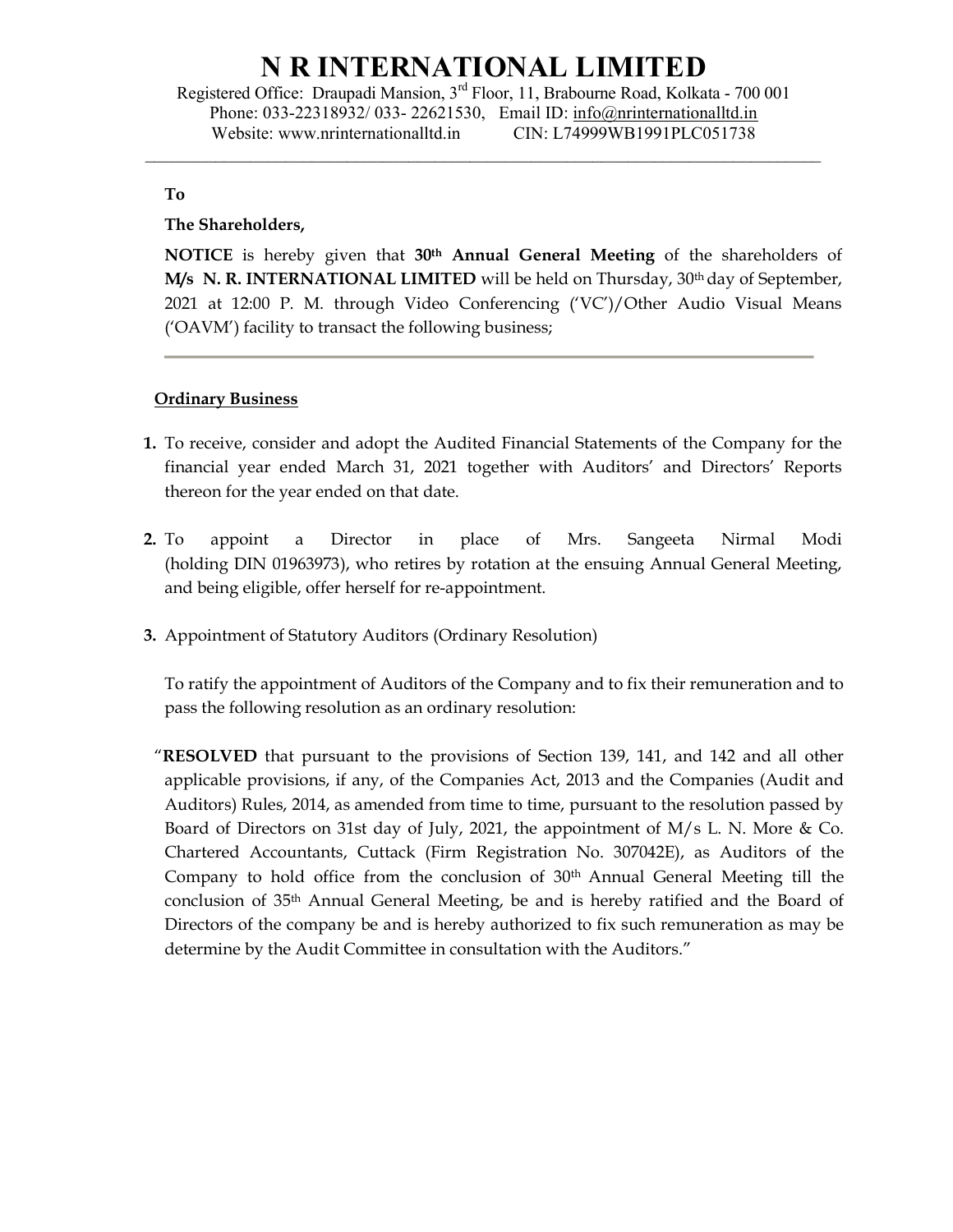Registered Office: Draupadi Mansion, 3rd Floor, 11, Brabourne Road, Kolkata - 700 001 Phone: 033-22318932/ 033- 22621530, Email ID: info@nrinternationalltd.in Website: www.nrinternationalltd.in CIN: L74999WB1991PLC051738

 $\mathcal{L}_\mathcal{L} = \{ \mathcal{L}_\mathcal{L} = \{ \mathcal{L}_\mathcal{L} = \{ \mathcal{L}_\mathcal{L} = \{ \mathcal{L}_\mathcal{L} = \{ \mathcal{L}_\mathcal{L} = \{ \mathcal{L}_\mathcal{L} = \{ \mathcal{L}_\mathcal{L} = \{ \mathcal{L}_\mathcal{L} = \{ \mathcal{L}_\mathcal{L} = \{ \mathcal{L}_\mathcal{L} = \{ \mathcal{L}_\mathcal{L} = \{ \mathcal{L}_\mathcal{L} = \{ \mathcal{L}_\mathcal{L} = \{ \mathcal{L}_\mathcal{$ 

#### Special Business

4. To consider and if thought fit to give your assent or dissent to the following Resolution as an Special Resolution:

"RESOLVED THAT pursuant to the provisions of the Section 149 and 152 read with Schedule IV and all other applicable provisions, if any, of the Companies act, 2013 and the Rules made there under (including any statutory modification(s) or re-enactment(s) thereof, for the time being in force) ("the Act"), and the applicable provisions of the Securities and Exchange Board of India (Listing Obligations and Disclosure Requirements) Regulations 2015, (including any statutory modification(s) or re-enactment(s) thereof, for the time being in force), Mr. Raju Singh (DIN: 08926983), who was appointed as an Independent Director on 13th November, 2020 in the meeting of the Board of Directors of the Company and hold office of up to the conclusion of this Annual General Meeting and subject to ratification of appointment in the upcoming 30<sup>th</sup> AGM of the Company by share holders' approval, and in respect of whom the Company has received a notice in writing under section 160 of the act proposing his candidature for the office of director be and is hereby appointed as an Independent Director of the Company, not liable to retire by rotation and to hold office for a term of 5 (Five) consecutive years on the Board of the Company from the conclusion of 30<sup>th</sup> Annual General Meeting till the conclusion of 35<sup>th</sup> Annual General Meeting of the company."

5. To consider and if thought fit, to pass the following resolution with or without modification as an Ordinary Resolution.

"RESOLVED THAT pursuant to Sections 160 & 161 of the Companies act, 2013 and any other applicable provisions if any, Mrs. Neetu Modi (DIN: 09164942), who was appointed as an Additional Director on May 07, 2017 be and is hereby appointed as a Director (Executive) of the Company who is liable to retire by rotation.

RESOLVED FURTHER THAT Mrs. Sangeeta Modi, Director (C.F.O.) and Ms. Divya Sachdev, Company Secretary of the Company, be and are hereby severally authorized to file relevant forms with the Registrar of companies, Kolkata, and to do such other acts, deeds and things as may be considered necessary in connection with the above appointment."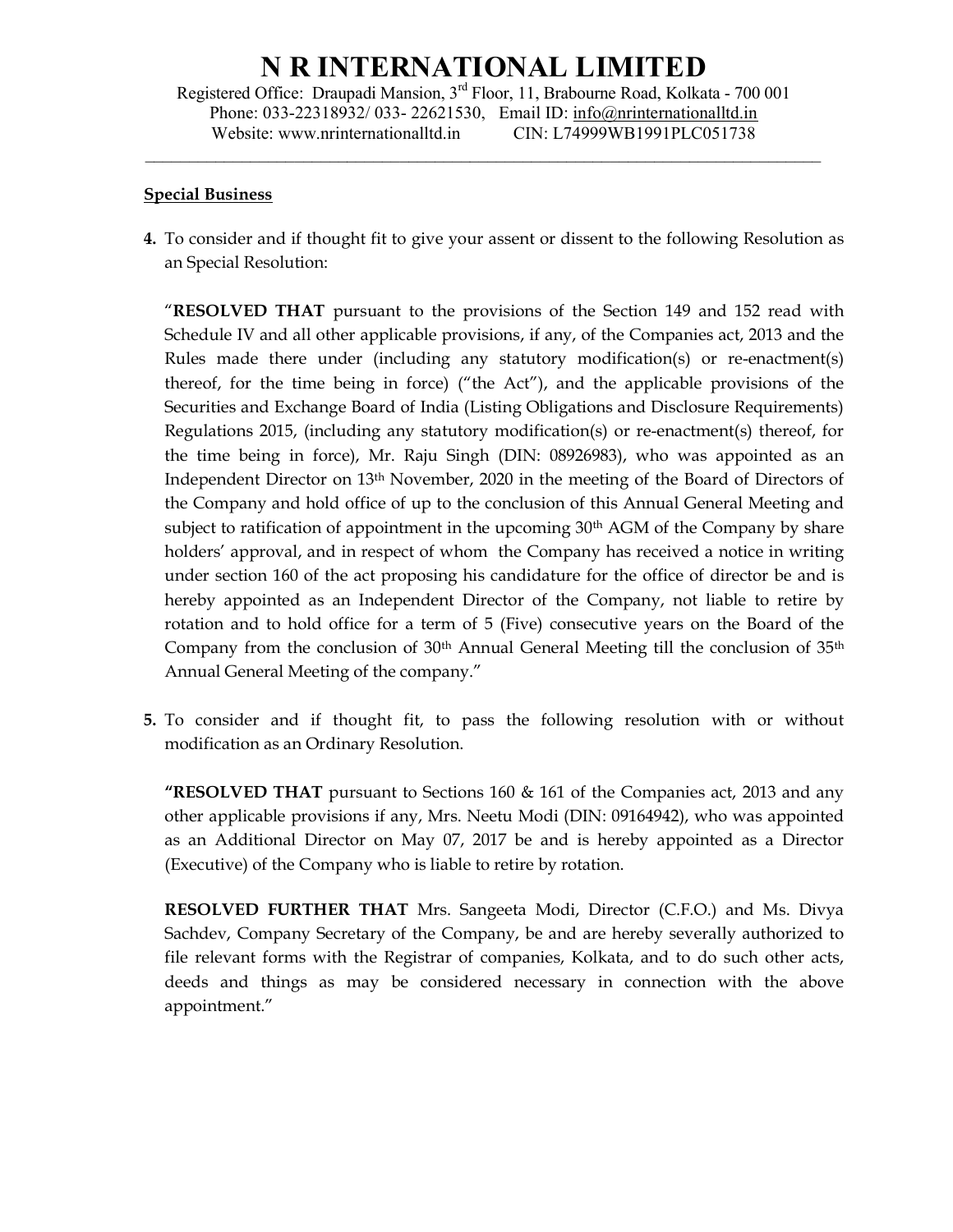Registered Office: Draupadi Mansion, 3rd Floor, 11, Brabourne Road, Kolkata - 700 001 Phone: 033-22318932/ 033- 22621530, Email ID: info@nrinternationalltd.in Website: www.nrinternationalltd.in CIN: L74999WB1991PLC051738

 $\mathcal{L}_\mathcal{L} = \{ \mathcal{L}_\mathcal{L} = \{ \mathcal{L}_\mathcal{L} = \{ \mathcal{L}_\mathcal{L} = \{ \mathcal{L}_\mathcal{L} = \{ \mathcal{L}_\mathcal{L} = \{ \mathcal{L}_\mathcal{L} = \{ \mathcal{L}_\mathcal{L} = \{ \mathcal{L}_\mathcal{L} = \{ \mathcal{L}_\mathcal{L} = \{ \mathcal{L}_\mathcal{L} = \{ \mathcal{L}_\mathcal{L} = \{ \mathcal{L}_\mathcal{L} = \{ \mathcal{L}_\mathcal{L} = \{ \mathcal{L}_\mathcal{$ 

6. To consider and if thought fit, to pass the following resolution with or without modification as a Special Resolution.

RESOLVED THAT pursuant to the provisions of Section 196, 197, 198 & 203 and other applicable provisions of the Companies Act 2013, if any, read with Schedule V of the said Act (including any amendment, modification, variation or re-enactment thereof), (corresponding to Section 198, 269, 309 Schedule XIII to the Companies Act, 1956), approval of the Company be and is hereby accorded to the ratification of appointment of Mr. Vineet Modi (DIN. 05247764) as the Whole Time Executive Director of the Company for a period of Five years effective from  $07<sup>th</sup>$  May, 2021 to  $6<sup>th</sup>$  May 2026 on a monthly remuneration of Rs. 25000/- inclusive for the time being in force liable to retire by rotation .

RESOLVED FURTHER THAT Mrs. Sangeeta Modi, Director (C.F.O.) and Ms. Divya Sachdev, Company Secretary of the Company, be and are hereby severally authorized to file relevant forms with the Registrar of companies, Kolkata, and to do such other acts, deeds and things as may be considered necessary in connection with the above appointment.

Dated: -The 31<sup>st</sup> August, 2021 By order of the Board/-

Regd. Office : -"Draupadi Mansion", Sd/-3 rd Floor, 11, Brabourne Road, (Ms. Divya Sachdev) Kolkata - 700 001 **Company Secretary &** 

Compliance Officer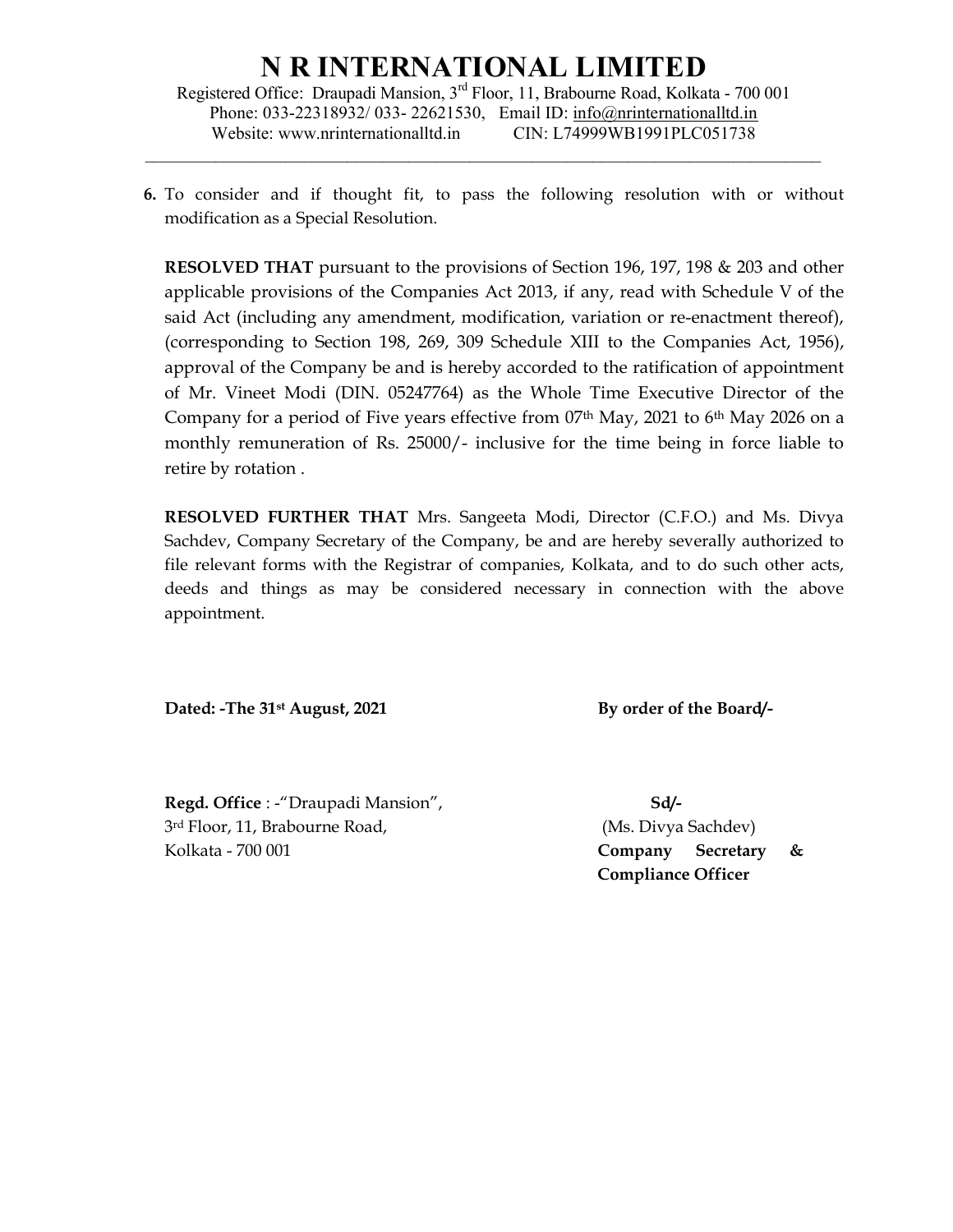Registered Office: Draupadi Mansion, 3rd Floor, 11, Brabourne Road, Kolkata - 700 001 Phone: 033-22318932/ 033- 22621530, Email ID: info@nrinternationalltd.in Website: www.nrinternationalltd.in CIN: L74999WB1991PLC051738

 $\mathcal{L}_\mathcal{L} = \{ \mathcal{L}_\mathcal{L} = \{ \mathcal{L}_\mathcal{L} = \{ \mathcal{L}_\mathcal{L} = \{ \mathcal{L}_\mathcal{L} = \{ \mathcal{L}_\mathcal{L} = \{ \mathcal{L}_\mathcal{L} = \{ \mathcal{L}_\mathcal{L} = \{ \mathcal{L}_\mathcal{L} = \{ \mathcal{L}_\mathcal{L} = \{ \mathcal{L}_\mathcal{L} = \{ \mathcal{L}_\mathcal{L} = \{ \mathcal{L}_\mathcal{L} = \{ \mathcal{L}_\mathcal{L} = \{ \mathcal{L}_\mathcal{$ 

#### Notes:

- 1. The statement pursuant to Section 102(1) of the Companies Act, 2013 and the Rules made there under in respect of the special business set out in the notice, Secretarial Standard on General Meetings (SS2), wherever applicable, and SEBI (Listing Obligations and Disclosure Requirements) Regulations, 2015, (Listing Regulations) wherever applicable, is annexed hereto.
- 2. In view of the continuing COVID19 pandemic, for maintaining social distancing norms and pursuant to General Circular No.s 14/2020, 17/2020 and 20/2020 dated 8 April 2020, 13 April 2020 and 5 May 2020, respectively, issued by the Ministry of Corporate Affairs (MCA) and Circular No. SEBI/HO/CFD/CMD1/CIR/P/2020/79 dated 12 May 2020 issued by the Securities and Exchange Board of India (collectively referred to as 'the Circulars') permitted the holding of AGM through VC/OAVM, without the physical presence of the members at a common venue. Accordingly, the 30th AGM of the company will be convened through VC/OAVM in compliance with the provisions of the Companies Act, 2013 and Rules made there under, Listing Regulations read with the aforesaid Circulars. The deemed venue for the 30th AGM shall be the registered office of the company i.e. Draupadi Mansion,  $3<sup>rd</sup>$  Floor, 11, Brabourne Road, Kolkata-700001
- 3. Members attending the AGM through VC/OAVM shall be counted for the purpose of reckoning the quorum under Section 103 of the Companies Act, 2013.
- 4. In terms of the MCA Circulars since the physical attendance of Members has been dispensed with, there is no requirement of appointment of proxies. Accordingly, the facility of appointment of proxies by Members under Section 105 of the Act will not be available for the 30<sup>th</sup> AGM. However, in pursuance of Section 112 and Section 113 of the Act, representatives of the Members may be appointed for the purpose of voting through remote e-Voting, for participation in the 30th AGM through VC/OAVM Facility and e-Voting during the 30th AGM.
- 5. Since this AGM will be held through VC/OAVM, physical attendance of Members has been dispensed with. Accordingly, the facility for appointment of proxies by the Members will not be available for the AGM and hence the Proxy Form and Attendance Slip are not annexed to this Notice.
- 6. Pursuant to the provisions of Section 91 of the Companies Act, 2013, the Register of Members and Share Transfer Books of the Company will remain closed from 24.09.2021 to 30.09.2021 (both days inclusive)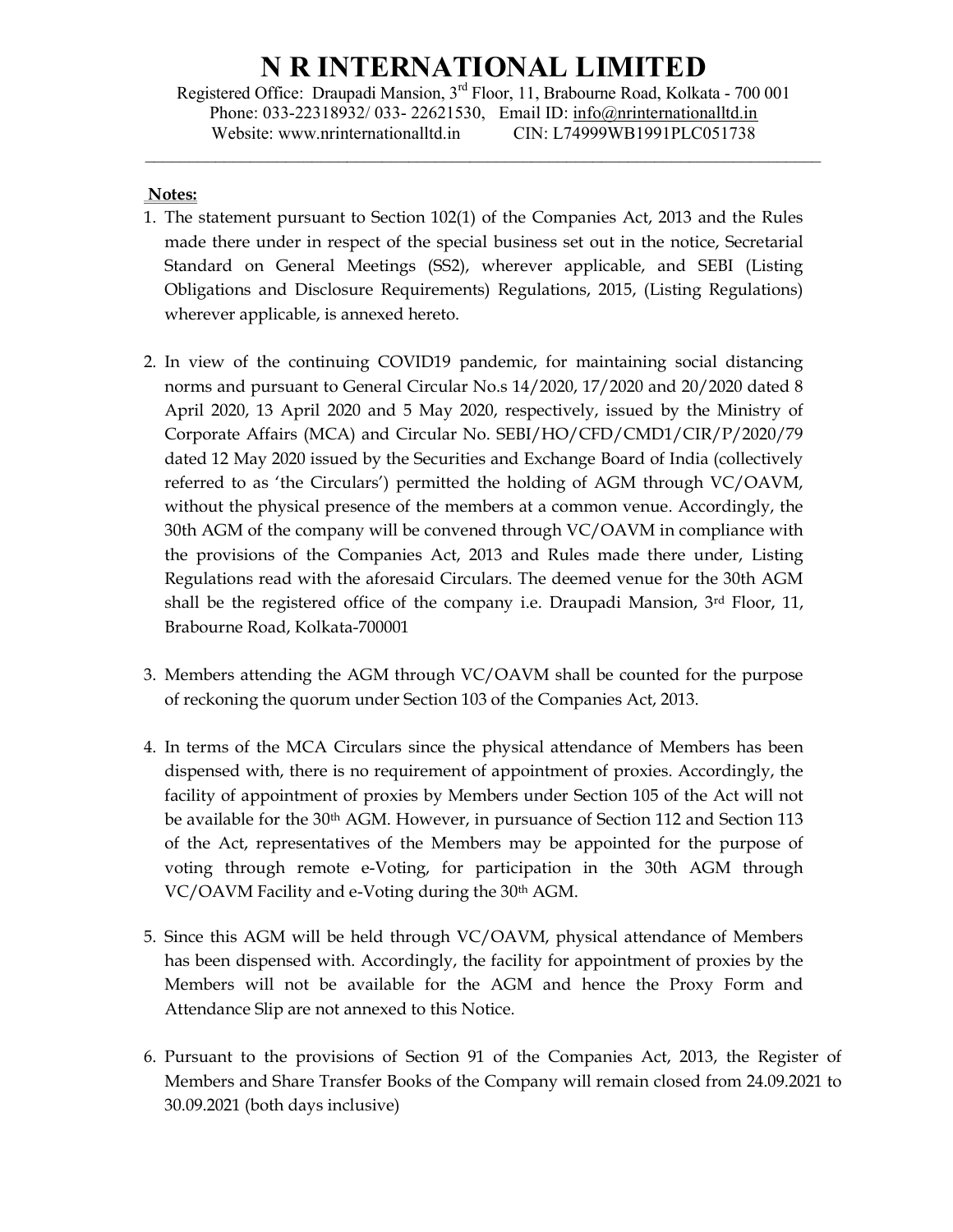Registered Office: Draupadi Mansion, 3rd Floor, 11, Brabourne Road, Kolkata - 700 001 Phone: 033-22318932/ 033- 22621530, Email ID: info@nrinternationalltd.in Website: www.nrinternationalltd.in CIN: L74999WB1991PLC051738

 $\mathcal{L}_\mathcal{L} = \{ \mathcal{L}_\mathcal{L} = \{ \mathcal{L}_\mathcal{L} = \{ \mathcal{L}_\mathcal{L} = \{ \mathcal{L}_\mathcal{L} = \{ \mathcal{L}_\mathcal{L} = \{ \mathcal{L}_\mathcal{L} = \{ \mathcal{L}_\mathcal{L} = \{ \mathcal{L}_\mathcal{L} = \{ \mathcal{L}_\mathcal{L} = \{ \mathcal{L}_\mathcal{L} = \{ \mathcal{L}_\mathcal{L} = \{ \mathcal{L}_\mathcal{L} = \{ \mathcal{L}_\mathcal{L} = \{ \mathcal{L}_\mathcal{$ 

- 7. Members are requested to notify to the Registrar & Share Transfer Agents of the Company,  $M/s$ . ABS CONSULTANT PVT LTD, Stephen House,  $6<sup>th</sup>$  Floor, Room No. 99, 4, B.B.D. Bag (East), Kolkata – 700 001, any change in their address.
- 8. Corporate members whose authorized representatives are intending to attend the meeting are requested to send to the company at info@nrinternationalltd.in a certified copy of the board resolution authorizing such representative to attend the AGM through VC/OAVM, and cast their votes through e-voting.
- 9. Pursuant to Regulation 36(3) of the Securities and Exchange Board of India (Listing Obligations and Disclosure Requirements) Regulations, 2015, information of Director seeking appointment/re-appointment is provided in the Notice.
- 10. The Securities and Exchange Board of India (SEBI) has mandated the submission of Permanent Account Number (PAN) by every participant in securities market. Members holding shares in electronic form are, therefore, requested to submit their PAN to their Depository Participants with whom they are maintaining their demat accounts. Members holding shares in physical form can submit their PAN details to the RTA or to the Registered office of the Company.
- 11. The Annual Report of the Company for the year 2020-21 circulated to the Members of the Company will also be made available on the Company's website www.nrinternationalltd.in.
- 12. Since the meeting will be conducted through VC/OAVM facility, the route map is not annexed to this Notice.
- 13. The Video link through which a member may be able to join the AGM will be shared separately.
- 14. Copies of Annual Report 2020-21 and Notice of 30th AGM of the Company inter alia indicating manner of remote e-voting are being sent by electronic mode only to all the Members whose email address are registered with the Company/ Depository Participant(s) for communication purpose. Members may note that the notice of AGM and annual report are also available on the company's website www.nrinternationalltd.in. The notice of AGM and annual report will also be available on the website of Stock Exchanges (www.bseindia.com).
- 15. Physical copy of the notice of the AGM and the annual report for the financial year 2020- 21 has not been sent to members who have not registered their email addresses with the company/depository participants. The members will be entitled to a physical copy of the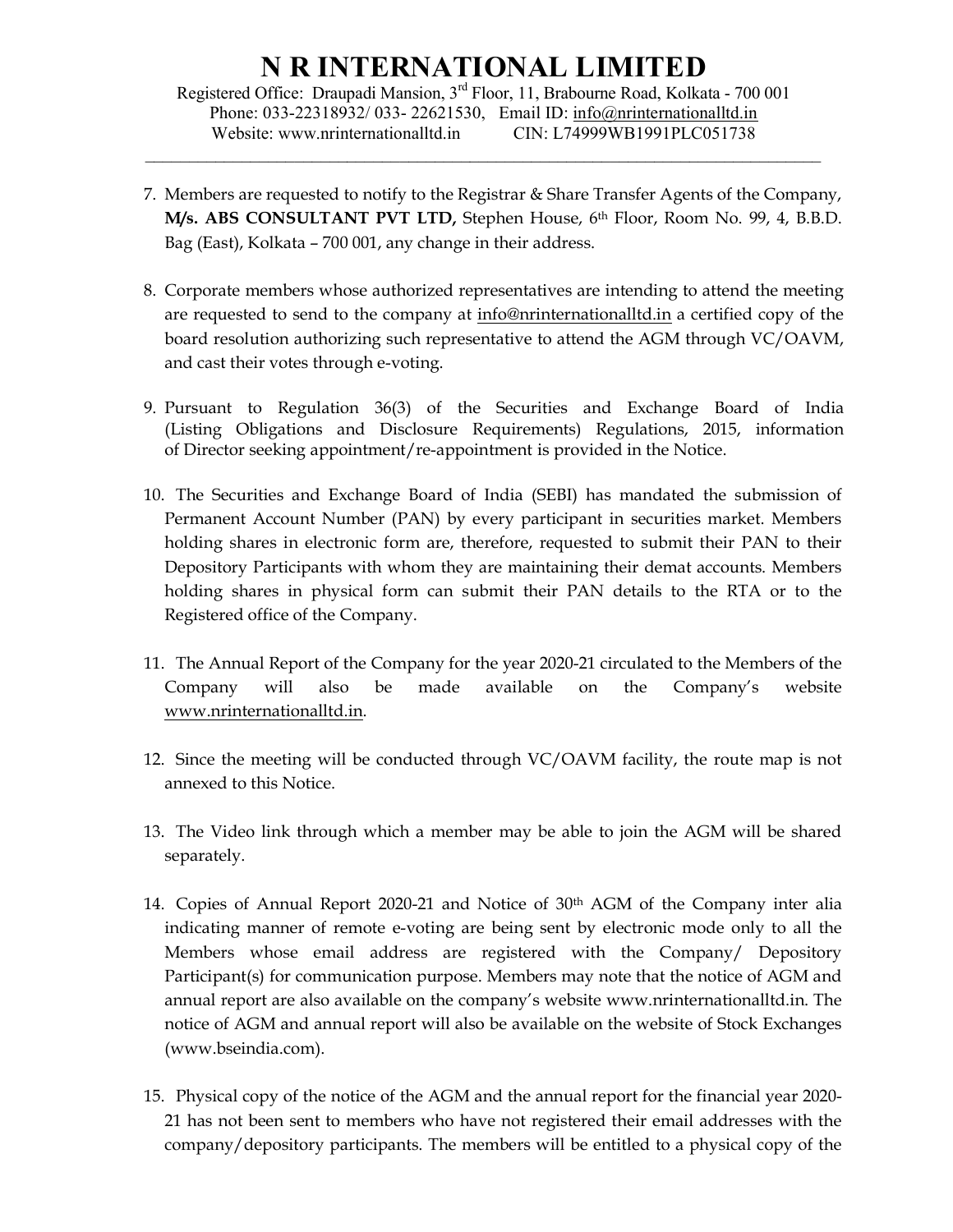Registered Office: Draupadi Mansion, 3rd Floor, 11, Brabourne Road, Kolkata - 700 001 Phone: 033-22318932/ 033- 22621530, Email ID: info@nrinternationalltd.in Website: www.nrinternationalltd.in CIN: L74999WB1991PLC051738

 $\mathcal{L}_\mathcal{L} = \{ \mathcal{L}_\mathcal{L} = \{ \mathcal{L}_\mathcal{L} = \{ \mathcal{L}_\mathcal{L} = \{ \mathcal{L}_\mathcal{L} = \{ \mathcal{L}_\mathcal{L} = \{ \mathcal{L}_\mathcal{L} = \{ \mathcal{L}_\mathcal{L} = \{ \mathcal{L}_\mathcal{L} = \{ \mathcal{L}_\mathcal{L} = \{ \mathcal{L}_\mathcal{L} = \{ \mathcal{L}_\mathcal{L} = \{ \mathcal{L}_\mathcal{L} = \{ \mathcal{L}_\mathcal{L} = \{ \mathcal{L}_\mathcal{$ 

annual report for the financial year 2020-21, upon sending a request to the company secretary at the registered office of the Company

- 16. To protect the environment and disseminate all the communication promptly, Members who have not registered their E-mail ID so far are requested to register the same with the DP / RTA for receiving all the communications including Annual Reports, Notices, etc.
- 17. Information pursuant to the Listing Regulations and Secretarial Standards in respect of Appointment/Re-appointment of Directors

(In pursuance of under Regulation 36(3) of SEBI (LODR) Regulations, 2015 & Secretarial Standards SS-2)

| <b>Name of Director</b>                                                                                    | Sangeeta Modi                                                                                        | Neetu Modi                                                                     | <b>Vineet Modi</b>                                                                                               | Raju Singh                                                                                          |  |
|------------------------------------------------------------------------------------------------------------|------------------------------------------------------------------------------------------------------|--------------------------------------------------------------------------------|------------------------------------------------------------------------------------------------------------------|-----------------------------------------------------------------------------------------------------|--|
| Date of Birth                                                                                              | 13/03/1965                                                                                           | 20/02/1988                                                                     | 08/12/1993                                                                                                       | 01/10/1973                                                                                          |  |
| $\sigma$<br>1 <sup>st</sup><br>Date<br>appointment<br><sub>on</sub><br>Board                               | 10/05/2017                                                                                           | 07/05/2021                                                                     | 07/05/2021                                                                                                       | 13/11/2020                                                                                          |  |
| Qualification                                                                                              | Graduate                                                                                             | Graduate                                                                       | Graduate                                                                                                         | Graduate                                                                                            |  |
| Experience<br>in<br>Specific Function<br>area                                                              | 21<br>years<br>experience<br>in<br>field<br>the<br>of<br>Accounts,<br>Finance<br>$\&$<br>Management. | 5<br>of<br>years<br>experience<br>in<br>administration<br>and<br>Coordination. | of<br>7<br>years<br>experience<br>in<br>field<br>the<br>of<br><b>Business</b><br>Management &<br>Administration. | 9<br>of<br>years<br>experience<br>in the field<br>of<br><b>Business</b><br>Management<br>& Finance. |  |
| Directorship<br>of<br>other Companies<br>Private<br>(Except<br>Limited<br>Companies)<br>(As on 31.03.2021) | <b>NIL</b>                                                                                           | <b>NIL</b>                                                                     | <b>NIL</b>                                                                                                       | <b>NIL</b>                                                                                          |  |
| No of Meeting of<br>Board<br>the<br>attended<br>during<br>the financial year<br>2020-21.                   | 5                                                                                                    | N.A.                                                                           | N.A.                                                                                                             | N.A.                                                                                                |  |
| Shareholding<br>as<br>31 <sup>st</sup><br>March,<br><sub>on</sub><br>2021                                  | 6,83,624 shares                                                                                      | 56,250 shares                                                                  | 2,86,065 shares                                                                                                  | nil                                                                                                 |  |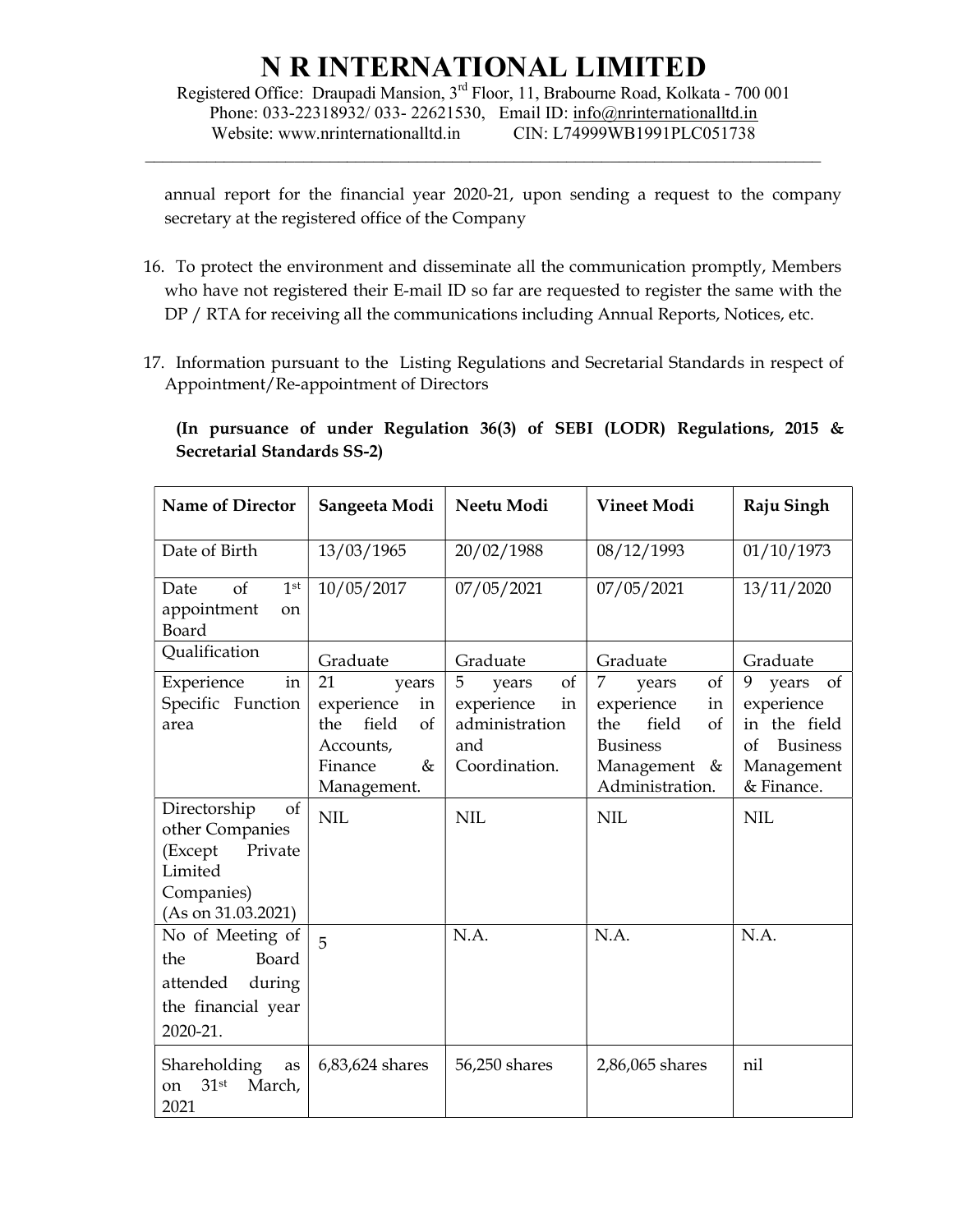Registered Office: Draupadi Mansion, 3rd Floor, 11, Brabourne Road, Kolkata - 700 001 Phone: 033-22318932/ 033- 22621530, Email ID: info@nrinternationalltd.in Website: www.nrinternationalltd.in CIN: L74999WB1991PLC051738

 $\mathcal{L}_\mathcal{L} = \{ \mathcal{L}_\mathcal{L} = \{ \mathcal{L}_\mathcal{L} = \{ \mathcal{L}_\mathcal{L} = \{ \mathcal{L}_\mathcal{L} = \{ \mathcal{L}_\mathcal{L} = \{ \mathcal{L}_\mathcal{L} = \{ \mathcal{L}_\mathcal{L} = \{ \mathcal{L}_\mathcal{L} = \{ \mathcal{L}_\mathcal{L} = \{ \mathcal{L}_\mathcal{L} = \{ \mathcal{L}_\mathcal{L} = \{ \mathcal{L}_\mathcal{L} = \{ \mathcal{L}_\mathcal{L} = \{ \mathcal{L}_\mathcal{$ 

| Relationship with<br>others Directors | Wife<br>of<br>Mr.<br>Nirmal<br>Modi | Daughter<br>in law of<br>Mrs.<br>Sangeeta<br>Modi | Son of Mrs.<br>Sangeeta<br>Modi | N.A.       |
|---------------------------------------|-------------------------------------|---------------------------------------------------|---------------------------------|------------|
| Remuneration<br>sought to be paid     | $25,000/-$                          | NIL                                               | $25,000/-$                      | $25,000/-$ |
| Remuneration last<br>drawn            | $25,000/-$                          | <b>NIL</b>                                        | $25,000/-$                      | $25,000/-$ |

18. As per the provisions of Section 72 of the Act, the facility for making nomination is available for the Members in respect of the shares held by them. Members who have not yet registered their nomination are requested to register the same by submitting Form No. SH-13.

### 19. Voting through electronic means

Pursuant to the provisions of Section 108 of the Companies Act, 2013 read with Rule 20 of the Companies (Management and Administration) Rules, 2014 as amended and Regulation 44 of Securities and Exchange Board of India (Listing Obligations and Disclosure Requirements) Regulation, 2015 Members are provided with the facilities to cast their votes on all resolutions set forth in the Notice of the AGM using electronic voting system from a place other than the venue of the Meeting ("remote e-voting) provided by Central Depository Services (India) Ltd. (CDSL).

The notice of the 30thAnnual General Meeting (AGM) of the Company inter alia indicating the process and manner of remote e-Voting is being dispatched to all the Members.

The remote e-voting period begins on 27.09.2021 from 9.00 A.M. and ends on 29.09.2021 till 5.00 P.M. During this period, shareholders' of the Company, holding shares either in physical form or in dematerialized form, as on the cut-off/entitlement date of 23.09.2021 may cast their vote electronically. The remote e-voting module shall be disabled by CDSL for voting thereafter.

THE INTRUCTIONS OF SHAREHOLDERS FOR REMOTEE-VOTING AND E-VOTING DURING AGM/EGM AND JOINING MEETING THROUGH VC/OAVMARE AS UNDER:

Pursuant to SEBI Circular No. SEBI/HO/CFD/CMD/CIR/P/2020/242 dated 09.12.2020, under Regulation 44 of Securities and Exchange Board of India (Listing Obligations and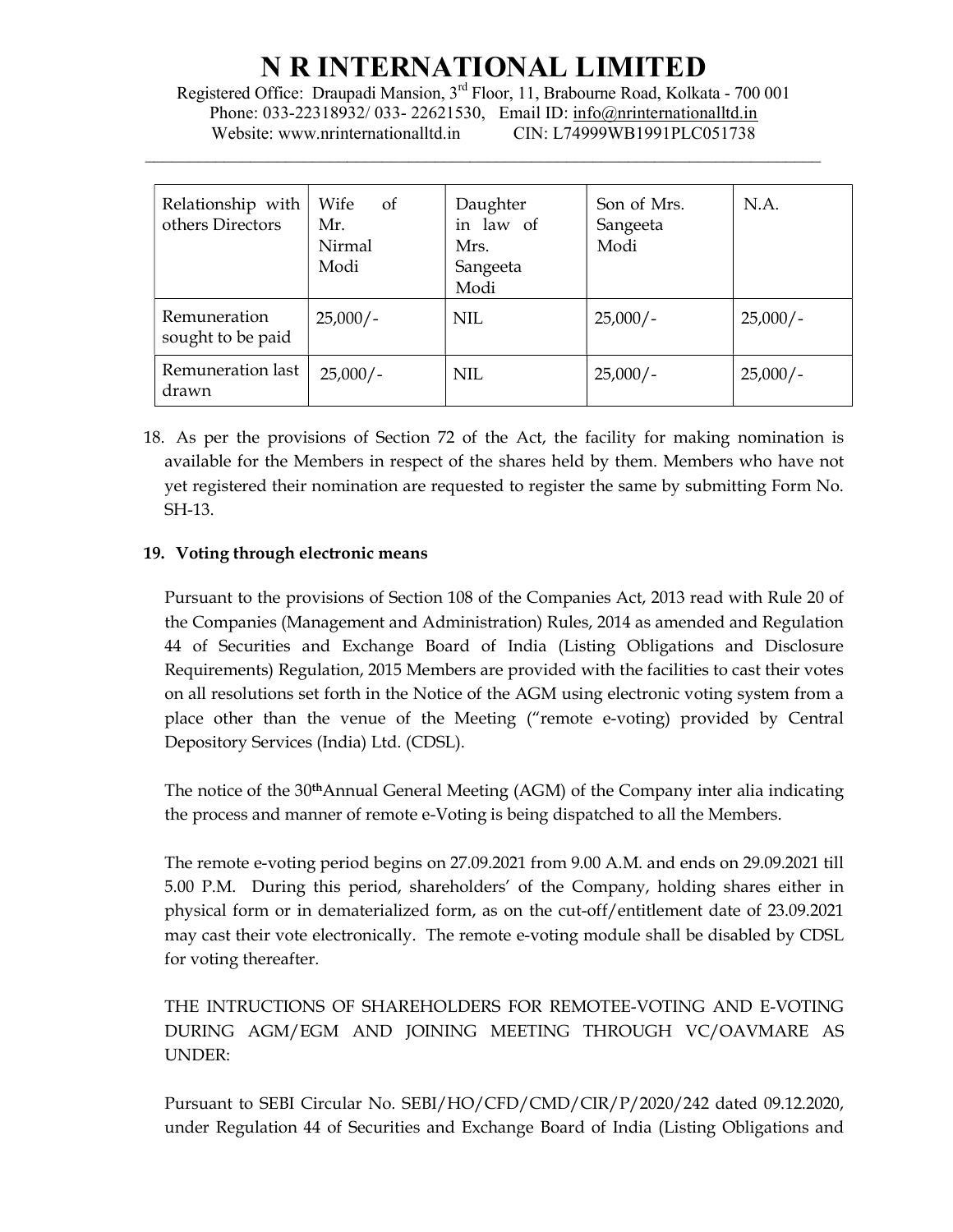Registered Office: Draupadi Mansion, 3rd Floor, 11, Brabourne Road, Kolkata - 700 001 Phone: 033-22318932/ 033- 22621530, Email ID: info@nrinternationalltd.in Website: www.nrinternationalltd.in CIN: L74999WB1991PLC051738

 $\mathcal{L}_\mathcal{L} = \{ \mathcal{L}_\mathcal{L} = \{ \mathcal{L}_\mathcal{L} = \{ \mathcal{L}_\mathcal{L} = \{ \mathcal{L}_\mathcal{L} = \{ \mathcal{L}_\mathcal{L} = \{ \mathcal{L}_\mathcal{L} = \{ \mathcal{L}_\mathcal{L} = \{ \mathcal{L}_\mathcal{L} = \{ \mathcal{L}_\mathcal{L} = \{ \mathcal{L}_\mathcal{L} = \{ \mathcal{L}_\mathcal{L} = \{ \mathcal{L}_\mathcal{L} = \{ \mathcal{L}_\mathcal{L} = \{ \mathcal{L}_\mathcal{$ 

Disclosure Requirements) Regulations, 2015, listed entities are required to provide remote e-voting facility to its shareholders, in respect of all shareholders' resolutions. However, it has been observed that the participation by the public non-institutional shareholders/retail shareholders is at a negligible level.

Currently, there are multiple e-voting service providers (ESPs) providing e-voting facility to listed entities in India. This necessitates registration on various ESPs and maintenance of multiple user IDs and passwords by the shareholders.

In order to increase the efficiency of the voting process, pursuant to a public consultation, it has been decided to enable e-voting to all the demat account holders, by way of a single login credential, through their demat accounts/ websites of Depositories/ Depository Participants. Demat account holders would be able to cast their vote without having to register again with the ESPs, thereby, not only facilitating seamless authentication but also enhancing ease and convenience of participating in e-voting process.

In terms of SEBI circular no. SEBI/HO/CFD/CMD/CIR/P/2020/242 dated December 9, 2020 on e-Voting facility provided by Listed Companies, Individual shareholders holding securities in demat mode are allowed to vote through their demat account maintained with Depositories and Depository Participants. Shareholders are advised to update their mobile number and email Id in their demat accounts in order to access e-Voting facility.

| of <sub>l</sub><br><b>Type</b>                                                           | <b>Login Method</b>                                                                                                                                                                                                                                                                                                                                                                                                                                                                                                                                                                                                                                                                                                                                                                                                                                                       |
|------------------------------------------------------------------------------------------|---------------------------------------------------------------------------------------------------------------------------------------------------------------------------------------------------------------------------------------------------------------------------------------------------------------------------------------------------------------------------------------------------------------------------------------------------------------------------------------------------------------------------------------------------------------------------------------------------------------------------------------------------------------------------------------------------------------------------------------------------------------------------------------------------------------------------------------------------------------------------|
| shareholders                                                                             |                                                                                                                                                                                                                                                                                                                                                                                                                                                                                                                                                                                                                                                                                                                                                                                                                                                                           |
| Individual<br><b>Shareholders</b><br>holding<br>securities in<br>Demat mode<br>with CDSL | 1) Users who have opted for CDSL Easi / Easiest facility, can login<br>through their existing user id and password. Option will be made<br>available to reach e-Voting page without<br>any<br>further<br>authentication. The URL for users to login to Easi / Easiest are<br>https://web.cdslindia.com/myeasi/home/login<br>visit<br><sub>or</sub><br>www.cdslindia.com and click on Login icon and select New System<br>Myeasi.<br>After successful login the Easi / Easiest user will be able to see the<br>2)<br>e-Voting option for eligible companies where the e-voting is in<br>progress as per the information provided by company. On clicking<br>the e-voting option, the user will be able to see e-Voting page of the<br>e-Voting service provider for casting your vote during the remote e-<br>Voting period or joining virtual meeting & voting during the |

Pursuant to above said SEBI Circular, Login method for e-Voting and joining virtual meetings for Individual shareholders holding securities in Demat mode is given below: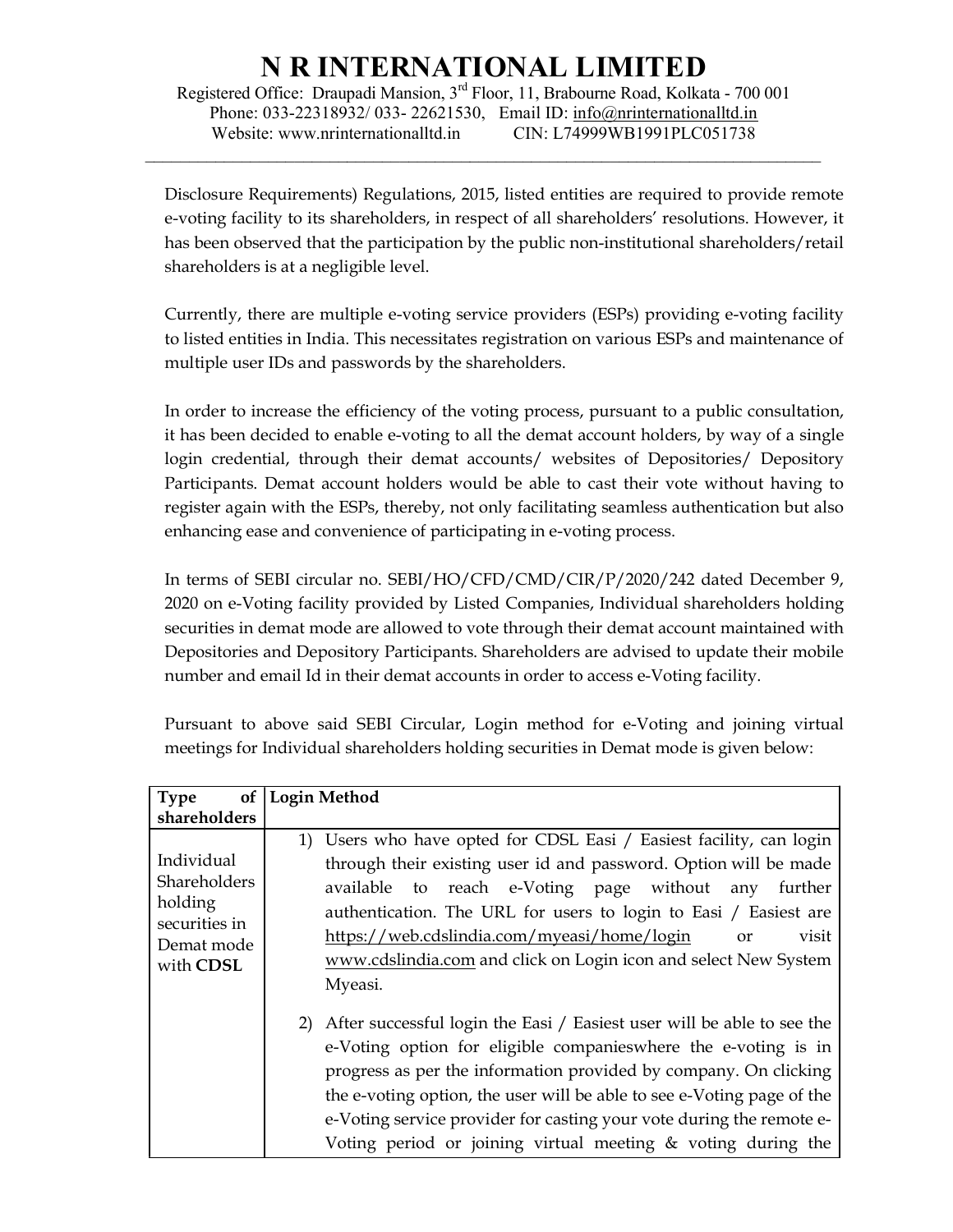Registered Office: Draupadi Mansion, 3<sup>rd</sup> Floor, 11, Brabourne Road, Kolkata - 700 001 Phone: 033-22318932/ 033- 22621530, Email ID: info@nrinternationalltd.in Website: www.nrinternationalltd.in CIN: L74999WB1991PLC051738

 $\mathcal{L}_\mathcal{L} = \{ \mathcal{L}_\mathcal{L} = \{ \mathcal{L}_\mathcal{L} = \{ \mathcal{L}_\mathcal{L} = \{ \mathcal{L}_\mathcal{L} = \{ \mathcal{L}_\mathcal{L} = \{ \mathcal{L}_\mathcal{L} = \{ \mathcal{L}_\mathcal{L} = \{ \mathcal{L}_\mathcal{L} = \{ \mathcal{L}_\mathcal{L} = \{ \mathcal{L}_\mathcal{L} = \{ \mathcal{L}_\mathcal{L} = \{ \mathcal{L}_\mathcal{L} = \{ \mathcal{L}_\mathcal{L} = \{ \mathcal{L}_\mathcal{$ 

|                                                                                   | meeting. Additionally, there is also links provided to access the<br>Service<br>of<br>all<br>Providers<br>e-Voting<br>system<br>i.e.<br>CDSL/NSDL/KARVY/LINKINTIME, so that the user can visit the<br>e-Voting service providers' website directly.                                                                                                                                                                                                                                                                                                                                                                                                                                                                                                                                                                                                                                                                                                                                                                                                                                                                                                                                |
|-----------------------------------------------------------------------------------|------------------------------------------------------------------------------------------------------------------------------------------------------------------------------------------------------------------------------------------------------------------------------------------------------------------------------------------------------------------------------------------------------------------------------------------------------------------------------------------------------------------------------------------------------------------------------------------------------------------------------------------------------------------------------------------------------------------------------------------------------------------------------------------------------------------------------------------------------------------------------------------------------------------------------------------------------------------------------------------------------------------------------------------------------------------------------------------------------------------------------------------------------------------------------------|
|                                                                                   | 3) If the user is not registered for Easi/Easiest, option to register is<br>available<br>at<br>https://web.cdslindia.com/myeasi/Registration/EasiRegistration                                                                                                                                                                                                                                                                                                                                                                                                                                                                                                                                                                                                                                                                                                                                                                                                                                                                                                                                                                                                                      |
|                                                                                   | 4) Alternatively, the user can directly access e-Voting page by<br>providing Demat Account Number and PAN No. from a e-Voting<br>link available on www.cdslindia.com home page. The system will<br>authenticate the user by sending OTP on registered Mobile & Email<br>as recorded in the Demat Account. After successful authentication,<br>user will be able to see the e-Voting optionwhere the e-voting is in<br>progress and also able to directly access the system of all e-Voting<br>Service Providers.                                                                                                                                                                                                                                                                                                                                                                                                                                                                                                                                                                                                                                                                   |
| Individual<br>Shareholders<br>holding<br>securities in<br>demat mode<br>with NSDL | 1) If you are already registered for NSDL IDeAS facility, please visit<br>the e-Services website of NSDL. Open web browser by typing the<br>following URL: https://eservices.nsdl.com either on a Personal<br>Computer or on a mobile. Once the home page of e-Services is<br>launched, click on the "Beneficial Owner" icon under "Login"<br>which is available under 'IDeAS' section. A new screen will open.<br>You will have to enter your User ID and Password. After successful<br>authentication, you will be able to see e-Voting services. Click on<br>"Access to e-Voting" under e-Voting services and you will be able<br>to see e-Voting page. Click on company name or e-Voting service<br>provider name and you will be re-directed to e-Voting service<br>provider website for casting your vote during the remote e-Voting<br>period or joining virtual meeting & voting during the meeting.<br>2) If the user is not registered for IDeAS e-Services, option to register<br>is available at https://eservices.nsdl.com. Select "Register Online<br>"Portal<br><b>IDeAS</b><br>click<br>for<br>or<br>at<br>https://eservices.nsdl.com/SecureWeb/IdeasDirectReg.jsp |
|                                                                                   | 3) Visit the e-Voting website of NSDL. Open web browser by typing<br>the following URL: https://www.evoting.nsdl.com/ either on a<br>Personal Computer or on a mobile. Once the home page of e-Voting<br>system is launched, click on the icon "Login" which is available<br>under 'Shareholder/Member' section. A new screen will open. You<br>will have to enter your User ID (i.e. your sixteen digit demat                                                                                                                                                                                                                                                                                                                                                                                                                                                                                                                                                                                                                                                                                                                                                                     |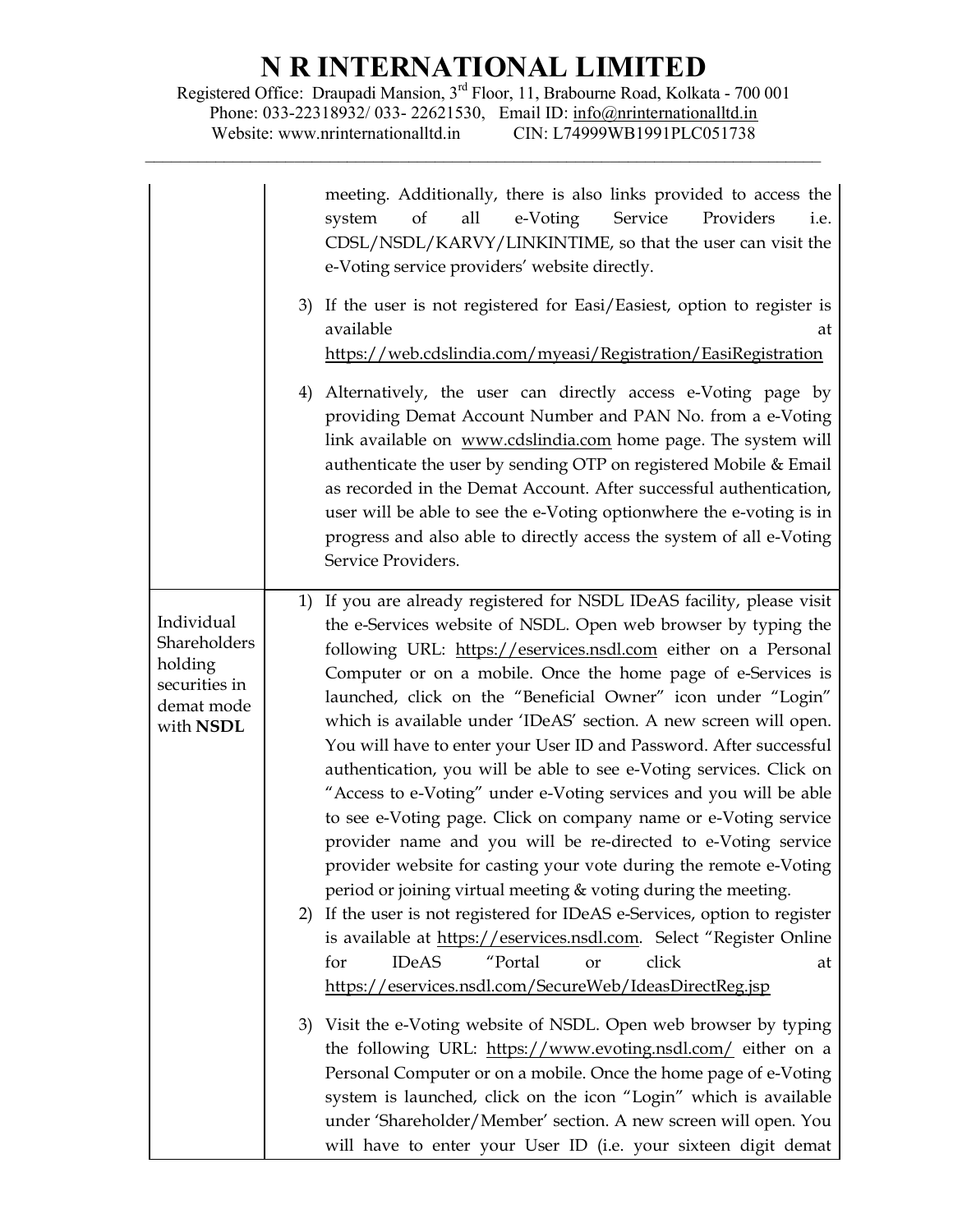Registered Office: Draupadi Mansion, 3rd Floor, 11, Brabourne Road, Kolkata - 700 001 Phone: 033-22318932/ 033- 22621530, Email ID: info@nrinternationalltd.in Website: www.nrinternationalltd.in CIN: L74999WB1991PLC051738

 $\mathcal{L}_\mathcal{L} = \{ \mathcal{L}_\mathcal{L} = \{ \mathcal{L}_\mathcal{L} = \{ \mathcal{L}_\mathcal{L} = \{ \mathcal{L}_\mathcal{L} = \{ \mathcal{L}_\mathcal{L} = \{ \mathcal{L}_\mathcal{L} = \{ \mathcal{L}_\mathcal{L} = \{ \mathcal{L}_\mathcal{L} = \{ \mathcal{L}_\mathcal{L} = \{ \mathcal{L}_\mathcal{L} = \{ \mathcal{L}_\mathcal{L} = \{ \mathcal{L}_\mathcal{L} = \{ \mathcal{L}_\mathcal{L} = \{ \mathcal{L}_\mathcal{$ 

|                                                                                                                                    | account number hold with NSDL), Password/OTP and a                                                                                                                                                                                                                                                                                                                                                                                                                                                                                                                                                                  |
|------------------------------------------------------------------------------------------------------------------------------------|---------------------------------------------------------------------------------------------------------------------------------------------------------------------------------------------------------------------------------------------------------------------------------------------------------------------------------------------------------------------------------------------------------------------------------------------------------------------------------------------------------------------------------------------------------------------------------------------------------------------|
|                                                                                                                                    | Verification Code as shown on the screen. After successful                                                                                                                                                                                                                                                                                                                                                                                                                                                                                                                                                          |
|                                                                                                                                    | authentication, you will be redirected to NSDL Depository site                                                                                                                                                                                                                                                                                                                                                                                                                                                                                                                                                      |
|                                                                                                                                    | wherein you can see e-Voting page. Click on company name or e-                                                                                                                                                                                                                                                                                                                                                                                                                                                                                                                                                      |
|                                                                                                                                    | Voting service provider name and you will be redirected to e-                                                                                                                                                                                                                                                                                                                                                                                                                                                                                                                                                       |
|                                                                                                                                    | Voting service provider website for casting your vote during the                                                                                                                                                                                                                                                                                                                                                                                                                                                                                                                                                    |
|                                                                                                                                    | remote e-Voting period or joining virtual meeting & voting during                                                                                                                                                                                                                                                                                                                                                                                                                                                                                                                                                   |
|                                                                                                                                    | the meeting                                                                                                                                                                                                                                                                                                                                                                                                                                                                                                                                                                                                         |
| Individual<br>Shareholders<br>(holding)<br>securities in<br>demat<br>mode) login<br>through<br>their<br>Depository<br>Participants | You can also login using the login credentials of your demat<br>account through your Depository Participant registered with<br>NSDL/CDSL for e-Voting facility. After Successful login, you will<br>be able to see e-Voting option. Once you click on e-Voting option,<br>you will be redirected to NSDL/CDSL Depository site after<br>successful authentication, wherein you can see e-Voting feature.<br>Click on company name or e-Voting service provider name and you<br>will be redirected to e-Voting service provider website for casting<br>your vote during the remote e-Voting period or joining virtual |
|                                                                                                                                    | meeting & voting during the meeting.                                                                                                                                                                                                                                                                                                                                                                                                                                                                                                                                                                                |

Important note: Members who are unable to retrieve User ID/ Password are advised to use Forget User ID and Forget Password option available at abovementioned website.

Helpdesk for Individual Shareholders holding securities in demat mode for any technical issues related to login through Depository i.e. CDSL and NSDL.

| Login type                                                                      | Helpdesk details                                                                                                                                                                    |
|---------------------------------------------------------------------------------|-------------------------------------------------------------------------------------------------------------------------------------------------------------------------------------|
| Individual Shareholders holding<br>securities in Demat mode with<br><b>CDSL</b> | Members facing any technical issue in login can<br>contact CDSL helpdesk by sending a request at<br>helpdesk.evoting@cdslindia.comor contact at<br>022-23058738 and 22-23058542-43. |
| Individual Shareholders holding<br>securities in Demat mode with<br><b>NSDL</b> | Members facing any technical issue in login can<br>contact NSDL helpdesk by sending a request at<br>evoting@nsdl.co.in or call at toll free no.: 1800<br>1020 990 and 1800 22 44 30 |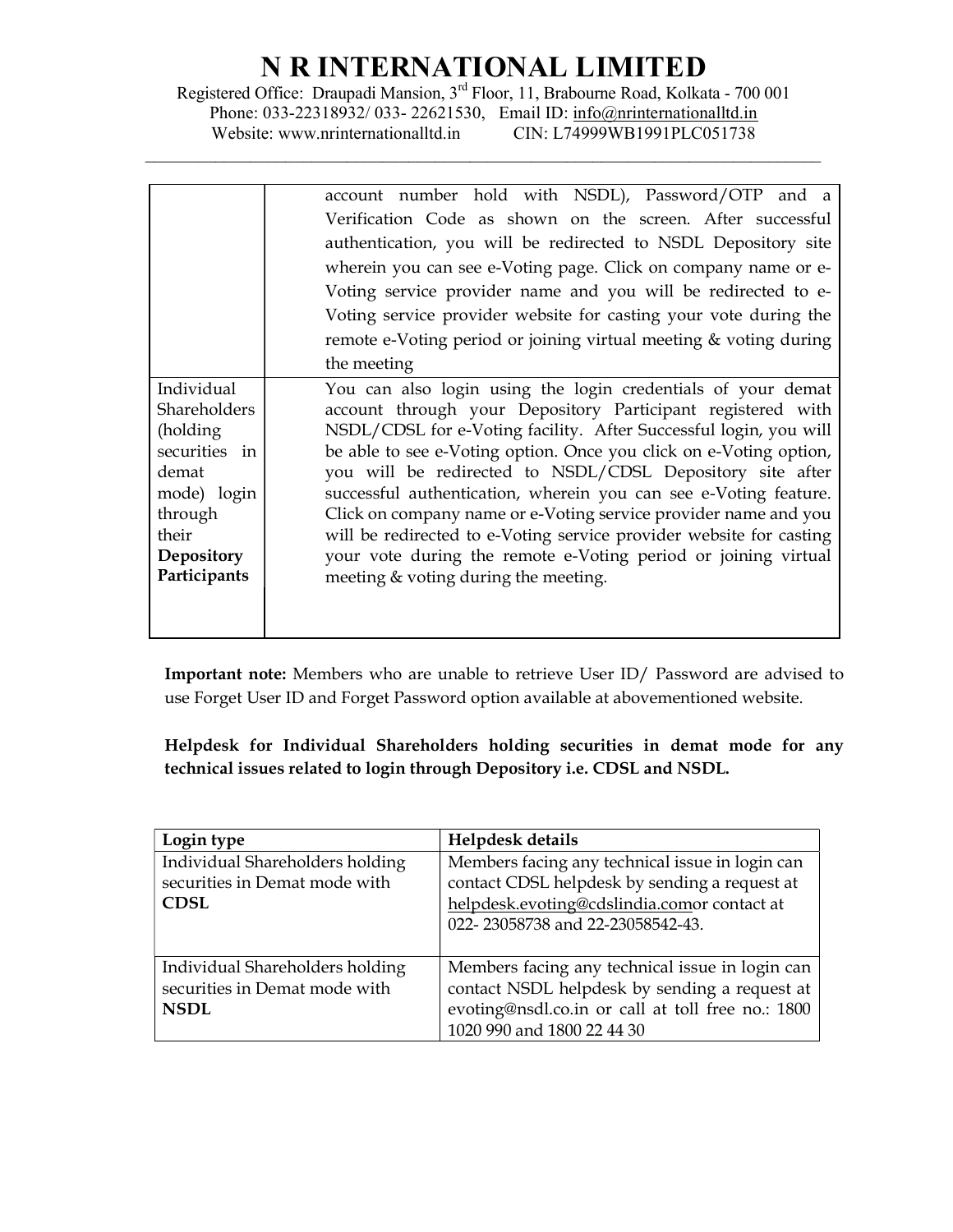Registered Office: Draupadi Mansion, 3rd Floor, 11, Brabourne Road, Kolkata - 700 001 Phone: 033-22318932/ 033- 22621530, Email ID: info@nrinternationalltd.in Website: www.nrinternationalltd.in CIN: L74999WB1991PLC051738

 $\mathcal{L}_\mathcal{L} = \{ \mathcal{L}_\mathcal{L} = \{ \mathcal{L}_\mathcal{L} = \{ \mathcal{L}_\mathcal{L} = \{ \mathcal{L}_\mathcal{L} = \{ \mathcal{L}_\mathcal{L} = \{ \mathcal{L}_\mathcal{L} = \{ \mathcal{L}_\mathcal{L} = \{ \mathcal{L}_\mathcal{L} = \{ \mathcal{L}_\mathcal{L} = \{ \mathcal{L}_\mathcal{L} = \{ \mathcal{L}_\mathcal{L} = \{ \mathcal{L}_\mathcal{L} = \{ \mathcal{L}_\mathcal{L} = \{ \mathcal{L}_\mathcal{$ 

#### Login method for e-Voting and joining virtual meeting for shareholders other than individual shareholders holding in Demat form & physical shareholders.

- 1) The shareholders should log on to the e-voting website www.evotingindia.com.
- 2) Click on "Shareholders" module.
- 3) Now enter your User ID
- a. For CDSL: 16 digits beneficiary ID,
- b. For NSDL: 8 Character DP ID followed by 8 Digits Client ID,
- c. Shareholders holding shares in Physical Form should enter Folio Number registered with the Company.
- 4) Next enter the Image Verification as displayed and Click on Login.
- 5) If you are holding shares in demat form and had logged on to www.evotingindia.com and voted on an earlier e-voting of any company, then your existing password is to be used.

|  |  |  |  |  |  | 6) If you are a first-time user follow the steps given below: |  |  |
|--|--|--|--|--|--|---------------------------------------------------------------|--|--|
|--|--|--|--|--|--|---------------------------------------------------------------|--|--|

|                   | For Shareholders holding shares in Demat Form other than individual    |  |  |  |
|-------------------|------------------------------------------------------------------------|--|--|--|
|                   | and Physical Form                                                      |  |  |  |
| <b>PAN</b>        | Enter your 10 digit alpha-numeric *PAN issued by Income Tax            |  |  |  |
|                   | Department (Applicable for both demat shareholders as well as physical |  |  |  |
|                   | shareholders)                                                          |  |  |  |
|                   | • Shareholders who have not updated their PAN with the                 |  |  |  |
|                   | Company/Depository Participant are requested to use the                |  |  |  |
|                   | sequence number sent by Company/RTA or contact                         |  |  |  |
|                   | Company/RTA.                                                           |  |  |  |
| Dividend Bank     | Enter the Dividend Bank Details or Date of Birth (in dd/mm/yyyy        |  |  |  |
| Details           | format) as recorded in your demat account or in the company records in |  |  |  |
| <b>OR</b> Date of | order to login.                                                        |  |  |  |
| Birth (DOB)       | If both the details are not recorded with the depository or            |  |  |  |
|                   | company, please enter the member id / folio number in the              |  |  |  |
|                   | Dividend Bank details field as mentioned in instruction (v).           |  |  |  |

(ii) After entering these details appropriately, click on "SUBMIT" tab.

(iii) Shareholders holding shares in physical form will then directly reach the Company selection screen. However, shareholders holding shares in demat form will now reach 'Password Creation' menu wherein they are required to mandatorily enter their login password in the new password field. Kindly note that this password is to be also used by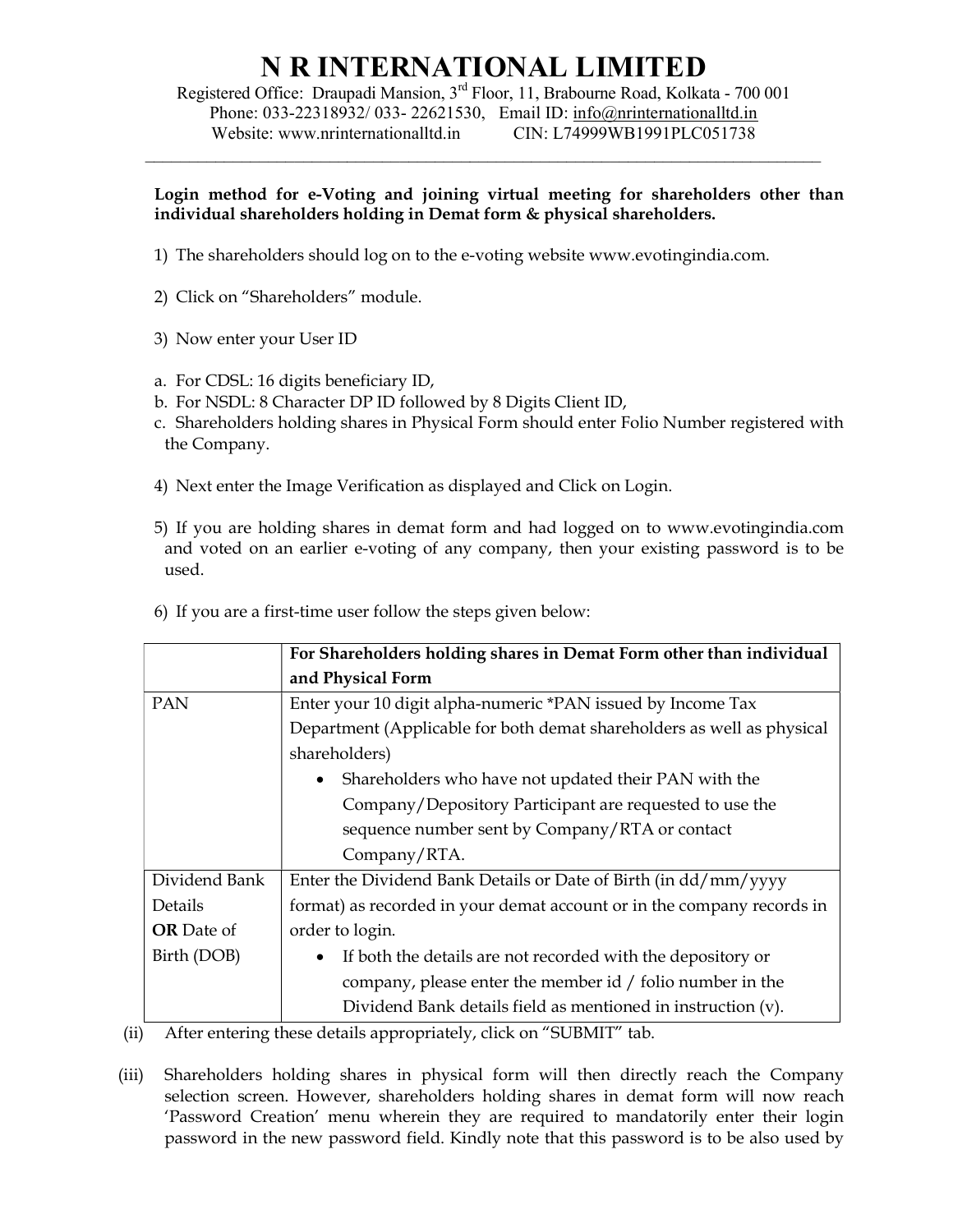Registered Office: Draupadi Mansion, 3rd Floor, 11, Brabourne Road, Kolkata - 700 001 Phone: 033-22318932/ 033- 22621530, Email ID: info@nrinternationalltd.in Website: www.nrinternationalltd.in CIN: L74999WB1991PLC051738

 $\mathcal{L}_\mathcal{L} = \{ \mathcal{L}_\mathcal{L} = \{ \mathcal{L}_\mathcal{L} = \{ \mathcal{L}_\mathcal{L} = \{ \mathcal{L}_\mathcal{L} = \{ \mathcal{L}_\mathcal{L} = \{ \mathcal{L}_\mathcal{L} = \{ \mathcal{L}_\mathcal{L} = \{ \mathcal{L}_\mathcal{L} = \{ \mathcal{L}_\mathcal{L} = \{ \mathcal{L}_\mathcal{L} = \{ \mathcal{L}_\mathcal{L} = \{ \mathcal{L}_\mathcal{L} = \{ \mathcal{L}_\mathcal{L} = \{ \mathcal{L}_\mathcal{$ 

the demat holders for voting for resolutions of any other company on which they are eligible to vote, provided that company opts for e-voting through CDSL platform. It is strongly recommended not to share your password with any other person and take utmost care to keep your password confidential.

- (iv) For shareholders holding shares in physical form, the details can be used only for e-voting on the resolutions contained in this Notice.
- (v) Click on the EVSN for the relevant <Company Name> on which you choose to vote.
- (vi) On the voting page, you will see "RESOLUTION DESCRIPTION" and against the same the option "YES/NO" for voting. Select the option YES or NO as desired. The option YES implies that you assent to the Resolution and option NO implies that you dissent to the Resolution.
- (vii) Click on the "RESOLUTIONS FILE LINK" if you wish to view the entire Resolution details.
- (viii) After selecting the resolution, you have decided to vote on, click on "SUBMIT". A confirmation box will be displayed. If you wish to confirm your vote, click on "OK", else to change your vote, click on "CANCEL" and accordingly modify your vote.
	- (ix) Once you "CONFIRM" your vote on the resolution, you will not be allowed to modify your vote.
	- (x) You can also take a print of the votes cast by clicking on "Click here to print" option on the Voting page.
	- (xi) If a demat account holder has forgotten the login password then Enter the User ID and the image verification code and click on Forgot Password & enter the details as prompted by the system.

### (xii) Facility for Non – Individual Shareholders and Custodians –Remote Voting

- Non-Individual shareholders (i.e. other than Individuals, HUF, NRI etc.) and Custodians are required to log on to www.evotingindia.com and register themselves in the "Corporates" module.
- A scanned copy of the Registration Form bearing the stamp and sign of the entity should be emailed to helpdesk.evoting@cdslindia.com.
- After receiving the login details a Compliance User should be created using the admin login and password. The Compliance User would be able to link the account(s) for which they wish to vote on.
- The list of accounts linked in the login should be mailed to helpdesk.evoting@cdslindia.com and on approval of the accounts they would be able to cast their vote.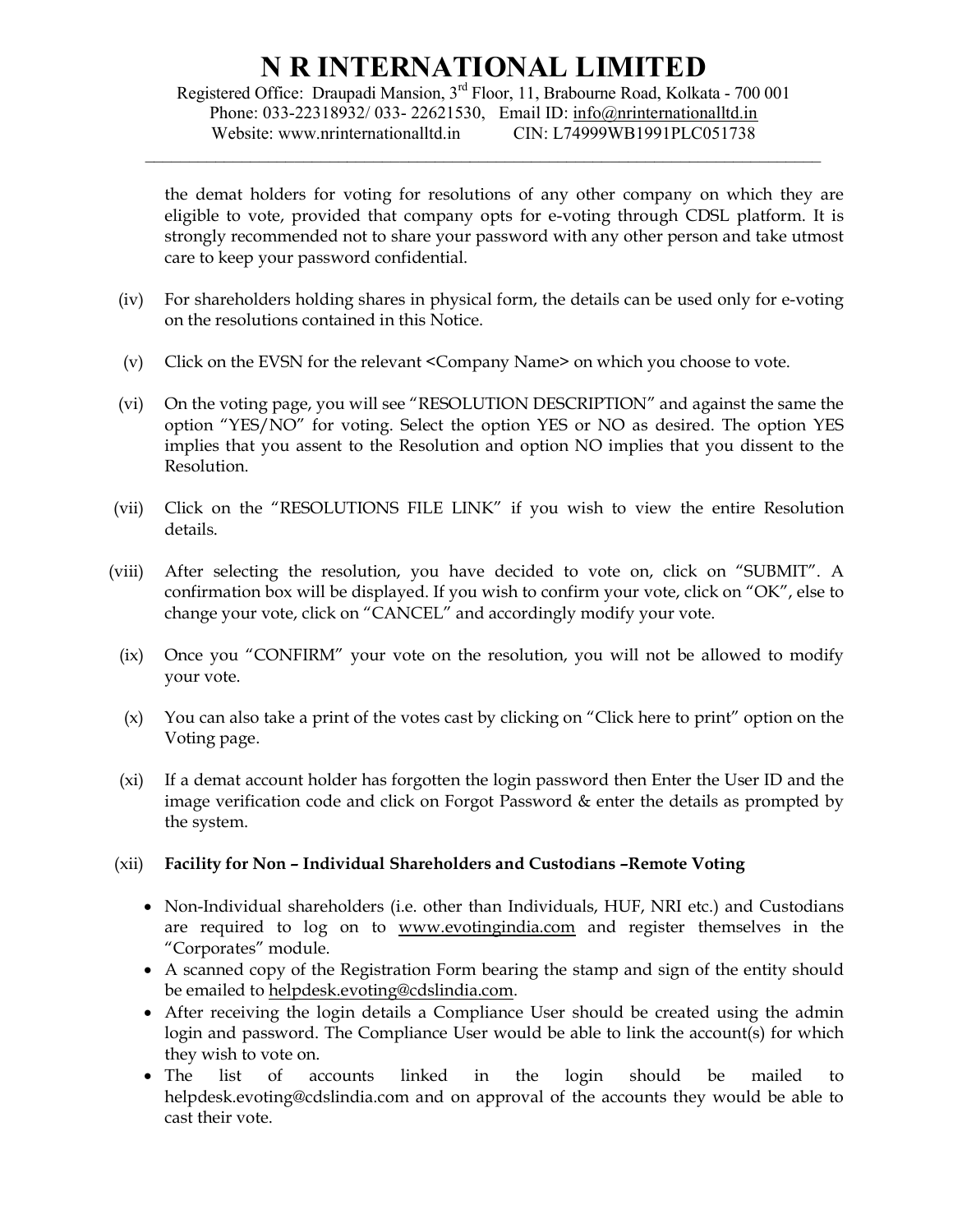Registered Office: Draupadi Mansion, 3rd Floor, 11, Brabourne Road, Kolkata - 700 001 Phone: 033-22318932/ 033- 22621530, Email ID: info@nrinternationalltd.in Website: www.nrinternationalltd.in CIN: L74999WB1991PLC051738

 $\mathcal{L}_\mathcal{L} = \{ \mathcal{L}_\mathcal{L} = \{ \mathcal{L}_\mathcal{L} = \{ \mathcal{L}_\mathcal{L} = \{ \mathcal{L}_\mathcal{L} = \{ \mathcal{L}_\mathcal{L} = \{ \mathcal{L}_\mathcal{L} = \{ \mathcal{L}_\mathcal{L} = \{ \mathcal{L}_\mathcal{L} = \{ \mathcal{L}_\mathcal{L} = \{ \mathcal{L}_\mathcal{L} = \{ \mathcal{L}_\mathcal{L} = \{ \mathcal{L}_\mathcal{L} = \{ \mathcal{L}_\mathcal{L} = \{ \mathcal{L}_\mathcal{$ 

- A scanned copy of the Board Resolution and Power of Attorney (POA) which they have issued in favour of the Custodian, if any, should be uploaded in PDF format in the system for the scrutinizer to verify the same.
- Alternatively Non Individual shareholders are required to send the relevant Board Resolution/ Authority letter etc. together with attested specimen signature of the duly authorized signatory who are authorized to vote, to the Scrutinizer and to the Company at the email address viz;  $(\text{designated email address by company})$ , if they have voted from individual tab & not uploaded same in the CDSL e-voting system for the scrutinizer to verify the same.

### I. INSTRUCTIONS FOR SHAREHOLDERSATTENDING THE AGM/EGM THROUGH VC/OAVM & E-VOTING DURING MEETING ARE AS UNDER:

- 1. The procedure for attending meeting &e-Voting on the day of the AGM/EGM is same as the instructions mentioned above for Remote e-voting.
- 2. The link for VC/OAVM to attend meeting will be available where the EVSN of Company will be displayed after successful login as per the instructions mentioned above for Remote e-voting.

### II. PROCESS FOR THOSE SHAREHOLDERS WHOSE EMAIL/MOBILE NO. ARE NOT REGISTERED WITH THE COMPANY/DEPOSITORIES.

1. For Physical shareholders- please provide necessary details like Folio No., Name of shareholder, scanned copy of the share certificate (front and back), PAN (self-attested scanned copy of PAN card), AADHAR (self-attested scanned copy of Aadhar Card) by email to Company/RTA email id.

2. For Demat shareholders - Please update your email id & mobile no. with your respective Depository Participant (DP)

3. For Individual Demat shareholders – Please update your email id & mobile no. with your respective Depository Participant (DP) which is mandatory while e-Voting & joining virtual meetings through Depository.

If you have any queries or issues regarding attending AGM & e-Voting from the CDSL e-Voting System, you can write an email to helpdesk.evoting@cdslindia.com or contact at 022-23058738 and 022-23058542/43.

All grievances connected with the facility for voting by electronic means may be addressed to Mr. Rakesh Dalvi, Sr. Manager, (CDSL, ) Central Depository Services (India) Limited, A Wing, 25th Floor, Marathon Futurex, Mafatlal Mill Compounds, N M Joshi Marg, Lower Parel (East), Mumbai - 400013 or send an email to helpdesk.evoting@cdslindia.com or call on 022-23058542/43.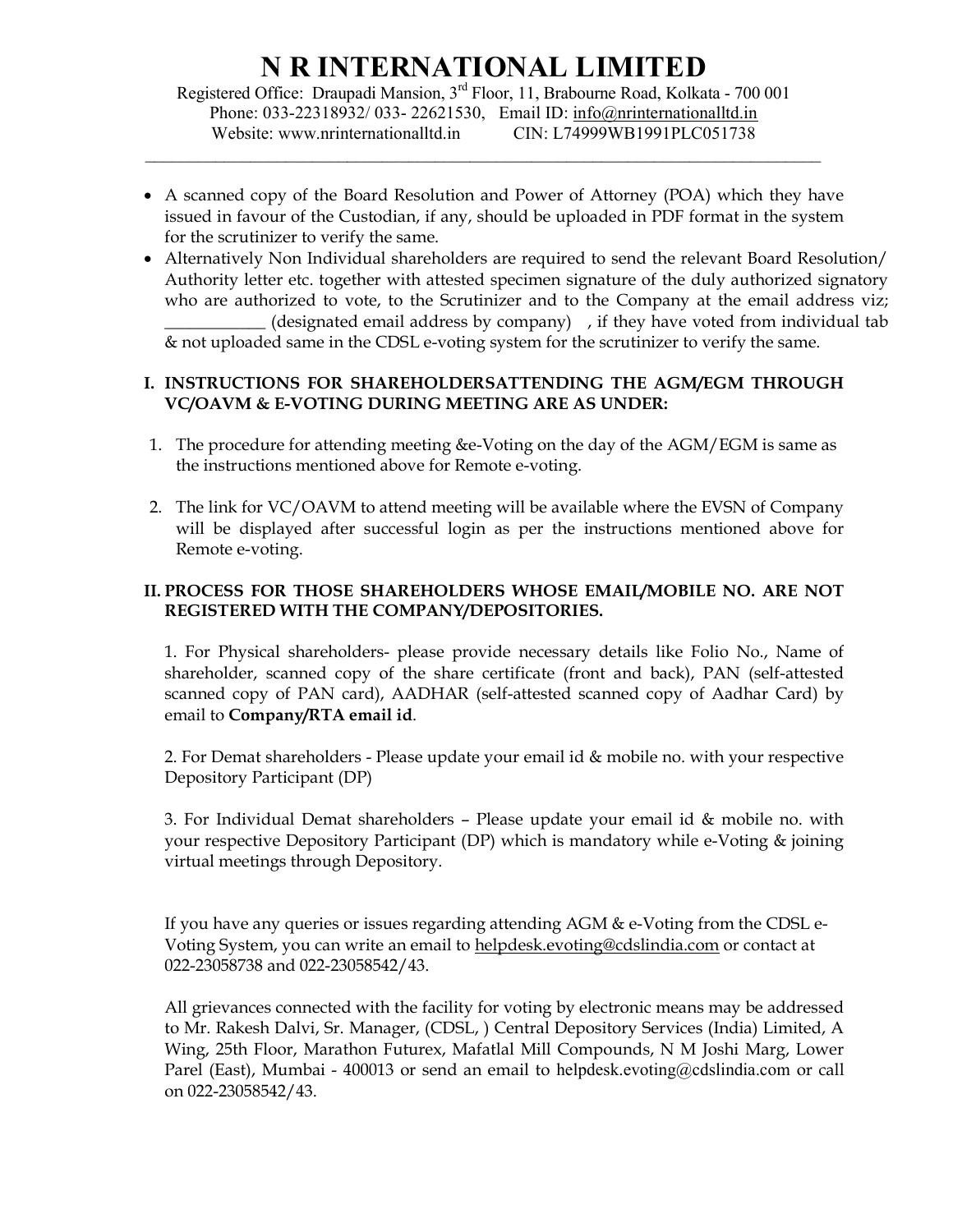Registered Office: Draupadi Mansion, 3rd Floor, 11, Brabourne Road, Kolkata - 700 001 Phone: 033-22318932/ 033- 22621530, Email ID: info@nrinternationalltd.in Website: www.nrinternationalltd.in CIN: L74999WB1991PLC051738

 $\mathcal{L}_\mathcal{L} = \{ \mathcal{L}_\mathcal{L} = \{ \mathcal{L}_\mathcal{L} = \{ \mathcal{L}_\mathcal{L} = \{ \mathcal{L}_\mathcal{L} = \{ \mathcal{L}_\mathcal{L} = \{ \mathcal{L}_\mathcal{L} = \{ \mathcal{L}_\mathcal{L} = \{ \mathcal{L}_\mathcal{L} = \{ \mathcal{L}_\mathcal{L} = \{ \mathcal{L}_\mathcal{L} = \{ \mathcal{L}_\mathcal{L} = \{ \mathcal{L}_\mathcal{L} = \{ \mathcal{L}_\mathcal{L} = \{ \mathcal{L}_\mathcal{$ 

- III. Once the vote on a resolution is cast by the shareholder by electronic means, the shareholder shall not be allowed to change it subsequently or cast his vote by any other means.
- IV. If a person became the member of the company after the dispatch of notice, then such member may contact the company for Login ID and other e-voting related details.
- V. The voting rights of shareholders shall be in proportion of their shares of the paid up equity share capital of the Company as on the **cut-off/entitlement date of 23.09.2021.**
- VI. Mr B. K. Barik, Practising Company Secretary, C. P. Membership No. 3897 has been appointed as the Scrutinizer to scrutinize the e-voting & voting at the venue of the annual general meeting through poll paper in a fair and transparent manner.
- VII. The Scrutinizer shall within a period not exceeding two (2) working days from the conclusion of AGM unblock the votes in the presence of at least two (2) witnesses not in the employment of the Company and make a Scrutinizer's Report of the votes cast in favour or against, if any, forthwith to the Chairman of the Company.

The Results shall be declared after the 29th Annual General Meeting (AGM) of the Company. This Notice as well as the Results declared along with the Scrutinizer's Report shall be communicated to CDSL and BSE Limited on or after  $30<sup>th</sup>$  September, 2021. The resolution will be deemed to be passed on the AGM date subject to receipt of requisite no of votes in favour of the resolutions.

### INSTRUCTIONS FOR MEMBERS ATTENDING THE AGM THROUGH VC/OAVM ARE AS UNDER:

Member will be provided with a facility to attend the AGM through VC/OAVM through the CDSL e-voting system. The link for VC/OAVM will be available in shareholders login where the EVSN of company will be displayed. Please note that the members who do not have the User ID and Password for e-voting or have forgotten the User ID and Password may retrieve the same by following the remote evoting instructions mentioned in this notice to avoid last minute rush.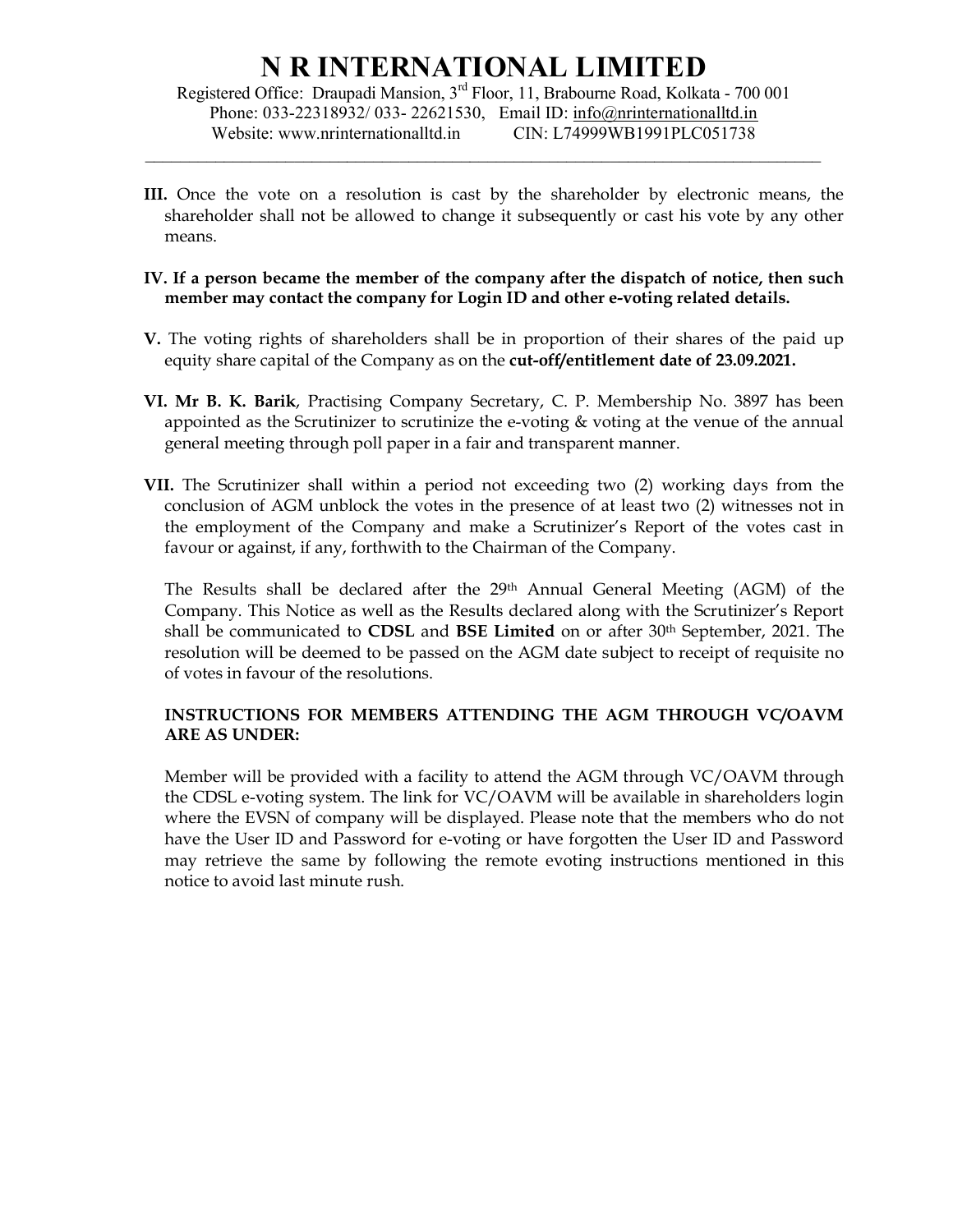Registered Office: Draupadi Mansion, 3rd Floor, 11, Brabourne Road, Kolkata - 700 001 Phone: 033-22318932/ 033- 22621530, Email ID: info@nrinternationalltd.in Website: www.nrinternationalltd.in CIN: L74999WB1991PLC051738

 $\mathcal{L}_\mathcal{L} = \{ \mathcal{L}_\mathcal{L} = \{ \mathcal{L}_\mathcal{L} = \{ \mathcal{L}_\mathcal{L} = \{ \mathcal{L}_\mathcal{L} = \{ \mathcal{L}_\mathcal{L} = \{ \mathcal{L}_\mathcal{L} = \{ \mathcal{L}_\mathcal{L} = \{ \mathcal{L}_\mathcal{L} = \{ \mathcal{L}_\mathcal{L} = \{ \mathcal{L}_\mathcal{L} = \{ \mathcal{L}_\mathcal{L} = \{ \mathcal{L}_\mathcal{L} = \{ \mathcal{L}_\mathcal{L} = \{ \mathcal{L}_\mathcal{$ 

#### EXPLANATORY STATEMENT

Item No. 4

#### Ratification of appointment of Mr. Raju Singh as an Independent Director

Mr. Raju Singh (DIN: 08926983), was appointed as an Independent Director on 13<sup>th</sup> November, 2020 of the Company pursuant to the provision of the Section 149 of the Act read with the Companies (Appointment and Qualification of Directors), Rules, 2014 and the erstwhile clause 49 of the Listing Agreement with the Stock Exchange. He holds office as an Independent Director of the Company up to the conclusion of ensuing Annual General Meeting of the Company.

The Director has given a declaration to the Board that they meet the criteria of independence as provided in Section 149(6) of the Act. Pursuant to the declaration of independence, the present composition of the Board of Directors is in conformity with the provisions of Section 149 of the Companies Act, 2013. The Company has also received from the above director: - (i) the consent in writing to act as director and (ii) intimation that he is not disqualified under section 164(2) of the Companies Act, 2013.

The above non-executive Independent Directors is experienced, competent and highly renowned person from the field of accounting, finance, auditing and technical. The Board considers that their service of the above Independent Director would be of immense benefit to the Company and it is desirable to avail their service.

The Nomination & Remuneration Committee of Directors have recommended the appointment of director as an Independent Directors for a term of 5 years and in the opinion of the Board, the director fulfills the conditions specified in the Act and the Rules framed there under for appointment as Independent Director and are independent of the management.

Reappointment of these directors as Independent Director is recommended by the Board and is now placed before the Members for their approval.

A copy of draft letter for the appointment of the above Directors as Independent Directors setting out the terms & conditions would be available for inspection without any fee for the members at the registered office of the Company during normal business hours on any working day. Other details of both the Independent Directors whose appointments are proposed have been given in the annexure attached.

Mr. Raju Singh & is concerned or interested in the resolution relating to his own appointment and does not hold any shares of the Company.

None of the other Directors, Key Managerial Personnel and relatives thereof are concerned or interested in the Resolutions at Item No.4.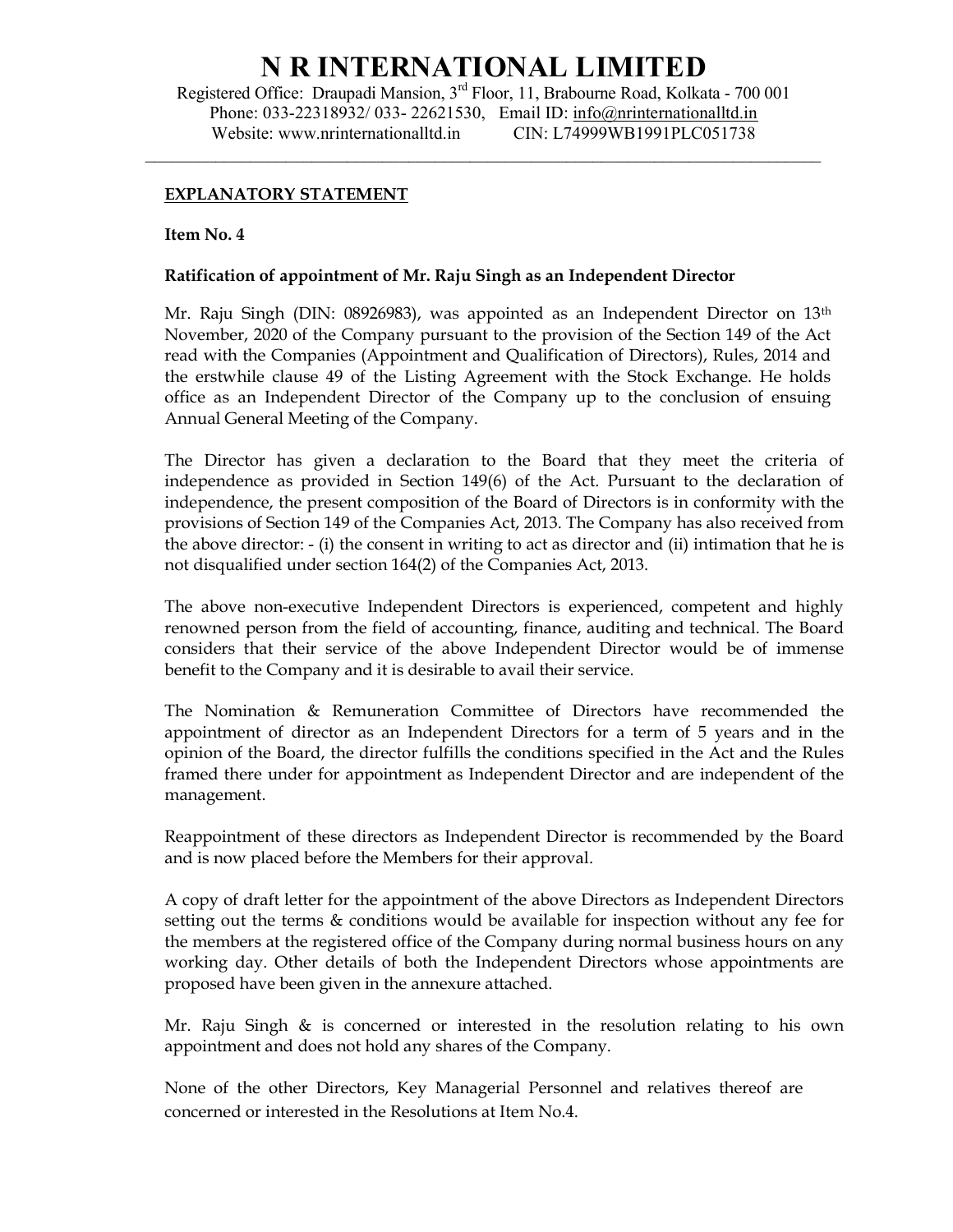Registered Office: Draupadi Mansion, 3rd Floor, 11, Brabourne Road, Kolkata - 700 001 Phone: 033-22318932/ 033- 22621530, Email ID: info@nrinternationalltd.in Website: www.nrinternationalltd.in CIN: L74999WB1991PLC051738

 $\mathcal{L}_\mathcal{L} = \{ \mathcal{L}_\mathcal{L} = \{ \mathcal{L}_\mathcal{L} = \{ \mathcal{L}_\mathcal{L} = \{ \mathcal{L}_\mathcal{L} = \{ \mathcal{L}_\mathcal{L} = \{ \mathcal{L}_\mathcal{L} = \{ \mathcal{L}_\mathcal{L} = \{ \mathcal{L}_\mathcal{L} = \{ \mathcal{L}_\mathcal{L} = \{ \mathcal{L}_\mathcal{L} = \{ \mathcal{L}_\mathcal{L} = \{ \mathcal{L}_\mathcal{L} = \{ \mathcal{L}_\mathcal{L} = \{ \mathcal{L}_\mathcal{$ 

#### Item No. 5.

Mrs. Neetu Modi was appointed as an Additional Director of the Company with effect from 7th May, 2021, pursuant to section 161 of the Companies Act, 2013. Mrs. Neetu Modi holds office of the Director upto the date of this Annual General Meeting. The Company has received notice in writing from a member proposing the candidature of Mrs. Neetu Modi for the office of Director under the provision of section 160 of the Companies Act, 2013.

The Company has received from Mrs. Neetu Modi (i) consent to act as director of the Company; and (ii) a declaration that he is not disqualified from being appointed as a director of the Company.

Your Directors recommend the resolution set out at Item No.5 of the Notice for approval of the Members.

The above may be treated as an abstract of the terms of appointment and Memorandum of concern or interest, pursuant to Section 102 of the Companies Act, 2013.

Save and except Mrs. Neetu Modi and her relatives, to the extent of their shareholding interest, if any, in the Company, none of the other Directors / Key Managerial Personnel of the Company / their relatives are, in any way, concerned or interested, financially or otherwise, in the resolution set out at Item No. 5 of the Notice.

### Item No. 6

Mr. Vineet Modi was appointed as the Whole Time Executive Director of the Company until the conclusion of the ensuring AGM with effect from 7th May 2021 on the terms and conditions of ratification of his appointment as a Whole Time Executive Director and remuneration as approved by the Members at the ensuring Annual General Meeting to be held on 30<sup>th</sup> September 2021. Keeping in view the experience of Mr. Vineet Modi for the growth of the Company, the Board of Directors of the Company and the Nomination & Remuneration Committee hereby seek the approval of shareholders for appointment of Mr. Vineet Modi for a period of Five (5) years effective from 7th May 2021 at a monthly remuneration as set out in the resolution.

Your Directors recommend the resolution set out at Item No.6 of the Notice for approval of the Members.

The above may be treated as an abstract of the terms of appointment and Memorandum of concern or interest, pursuant to Section 102 of the Companies Act, 2013.